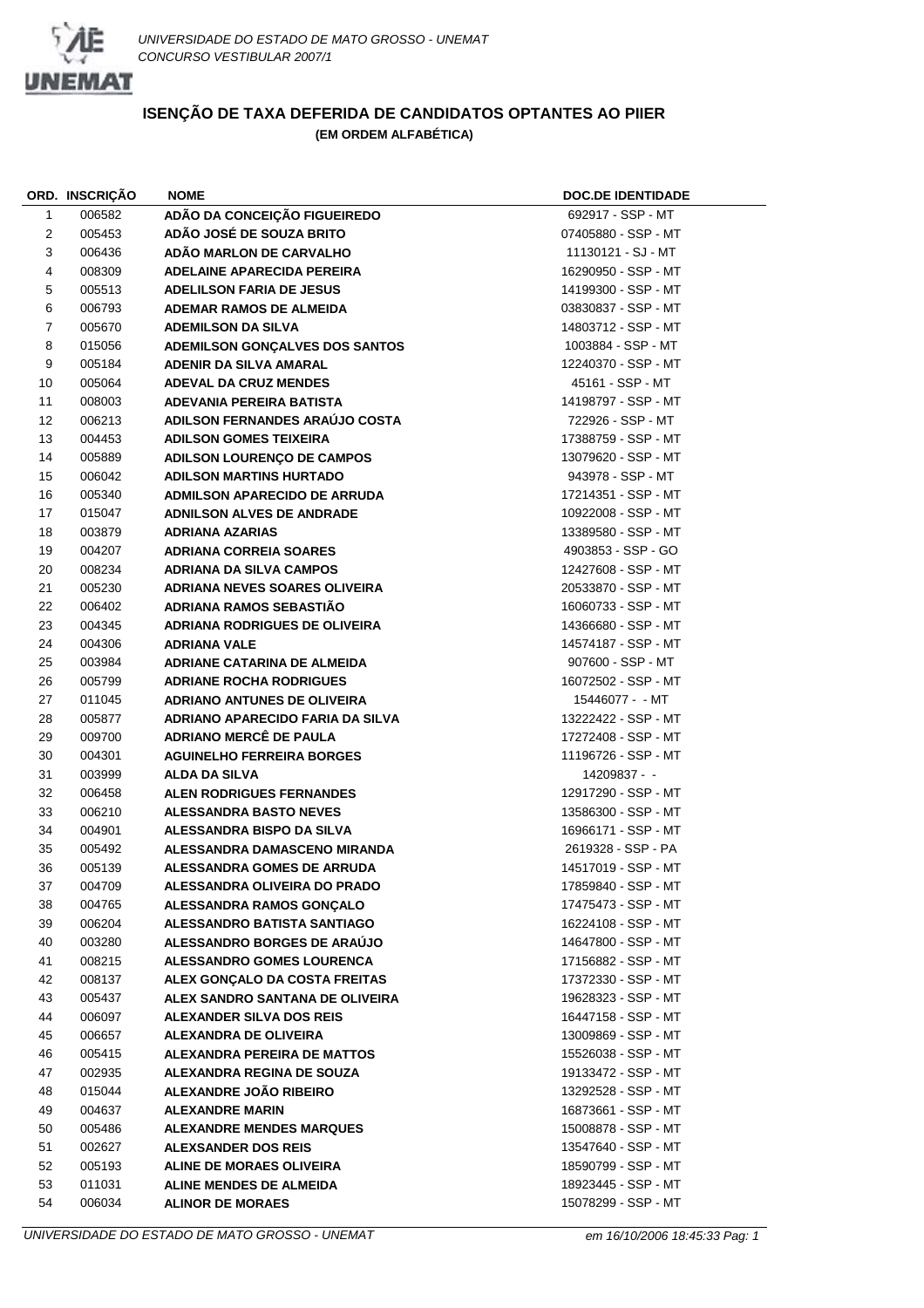

|     | ORD. INSCRIÇAO   | <b>NOME</b>                                  | <b>DOC.DE IDENTIDADE</b> |
|-----|------------------|----------------------------------------------|--------------------------|
| 55  | 003963           | <b>ALLAN FERREIRA DE SOUZA</b>               | 12215970 - SJ - MT       |
| 56  | 004680           | <b>ALLISSON PEDRO ALMEIDA SILVA</b>          | 18184987 - SSP - MT      |
| 57  | 004346           | <b>ALMERINDA COSTA</b>                       | 624553 - SSP - MT        |
| 58  | 005549           | <b>ALMIR MIRANDA E FARIA</b>                 | 14005867 - SSP - MT      |
| 59  | 006597           | <b>ALTAIR FERREIRA DOS SANTOS</b>            | 15474682 - SSP - MT      |
| 60  | 006579           | <b>AMARILDO ALVES FERREIRA</b>               | 53528031 - SSP - PR      |
| 61  | 003204           | <b>AMILTON CESAR MONTANI</b>                 | 16442709 - SJ - MT       |
| 62  | 005821           | ANA IZANETE DA SILVA                         | 11823542 - SSP - MT      |
| 63  | 006406           | ANA LÚCIA ORTIZ DO PRADO                     | 20714181 - SSP - MT      |
| 64  | 005525           | <b>ANA LUCIENE DA SILVA</b>                  | 2001805 3 - SSP - MT     |
| 65  | 006719           | ANA LUIZA DE ARAUJO DA SILVA                 | 14985691 - SSP - MT      |
| 66  | 006155           | ANA LUIZA FRANCISCO DA SILVA                 | 826765 - SSP - MT        |
| 67  | 006148           | ANA MARCIANE FERNANDES LEITE                 | 1618070 - SSP - MT       |
| 68  | 003951           | ANA PAULA APARECIDA TEIXEIRA                 | 18096077 - SSP - MT      |
| 69  | 006222           | ANA PAULA ESPERANÇA DA COSTA                 | 18622720 - SSP - MT      |
| 70  | 005226           | ANA PAULA INÁCIO DE OLIVEIRA                 | 19470967 - SSP - MT      |
| 71  | 003065           | <b>ANA PAULA LUTZER</b>                      | 20401248 - SSP - MT      |
| 72  | 004104           | ANA PAULA MENDES DE ARRUDA                   | 11581840 - SJ - MT       |
| 73  | 004430           | <b>ANA PAULA RIBEIRO</b>                     | 18463258 - SSP - MT      |
| 74  | 011042           | ANDERSON DO NASCIMENTO ALMEIDA               | 17197732 - SSP - MT      |
| 75  | 004543           | <b>ANDERSON LUCIR NAVA DE SOUZA</b>          | 15223159 - SSP - MT      |
| 76  | 002945           | <b>ANDERSON MARTINS RODRIGUES</b>            | 16071476 - SSP - MT      |
| 77  | 005185           | ANDERSON NAZARENO DE A ARRUDA                | 380210940 - SSP - SP     |
| 78  | 004371           | ANDRÉ APARECIDO NOVAES ROCHA                 | 170085581 - SSP - MT     |
| 79  | 004108           | ANDRÉ CHARLES PEREIRA DA SILVA               | 8058492318 - SSP - RS    |
| 80  | 005324           | <b>ANDRÉ DE JESUS BRITO</b>                  | 0892041153 - SSP - BA    |
| 81  | 004208           | ANDRÉ DE OLIVEIRA E TURIBIO                  | 5120481 - SPTCI - GO     |
| 82  | 003357           | <b>ANDRÉ GOMES CARVALHO</b>                  | 13941135 - SSP - MT      |
| 83  | 011043           | ANDRÉ LOUIS JUSTINO DE ALMEIDA               | 12271110 - SSP - MT      |
| 84  | 006501           | ANDRÉ LUIZ DE NEIRA RODRIGUES                | 19720955 - SSP - MT      |
| 85  | 008189           | ANDRÉ THIAGO PEREIRA RODRIGUES               | 16898621 - SSP - MT      |
| 86  | 006212           | ANDRÉA APARECIDA VILASBOAS DO ESPIRITO SANTO | 16268300 - SSP - MT      |
| 87  | 006768           | ANDRÉA SOARES FERREIRA DA SILVA              | 787208 - SSP - ES        |
| 88  |                  | ANDRÉIA CORRÉIA DE JESUS                     | 15677427 - SSP - MT      |
| 89  | 005387<br>002603 | ANDRÉIA DA SILVA ROMÃO                       | 17054940 - SSP - MT      |
| 90  |                  | ANDRÉIA MARIA ORTIZ DO PRADO                 | 20411111 - SSP - MT      |
|     | 006604           |                                              |                          |
| 91  | 008263           | ANDRÉIA MARLUCE DELUQUI                      | 12327093 - SSP - MT      |
| 92  | 003640           | ANDREIA RIBEIRO DE SOUZA                     | 19392729 - SSP - MT      |
| 93  | 004750           | <b>ANELUIZE DE BRITO</b>                     | 10591060 - SSP - MT      |
| 94  | 005476           | ANGELA MARIA RAMOS PEREIRA                   | 761050 - SSP - MT        |
| 95  | 008383           | <b>ANGELA MARIA SERAFIM</b>                  | 15322459 - SSP - MT      |
| 96  | 016002           | <b>ANGELA VIANA ALVES</b>                    | 12974056 - -             |
| 97  | 008177           | <b>ANGELICA LEITE PELORA</b>                 | 12845582 - SSP - MT      |
| 98  | 006655           | ANILDA SANTANA DA SILVA                      | 12019127 - SSP - MT      |
| 99  | 006024           | ANNE CAROLINE RODRIGUES CAMPOS               | 19846550 - SSP - MT      |
| 100 | 004263           | <b>ANNE KATHIELLY SANTOS</b>                 | 32826958 - SSP - SE      |
| 101 | 004974           | ANTONIA ERINALDA GONÇALVES MELO              | 2000098046064 - SSP - MT |
| 102 | 005650           | <b>ANTONIA LUCIENE DOS SANTOS</b>            | 729933 - SSP - MT        |
| 103 | 004168           | <b>ANTONIO ARISTON DA SILVA SOUZA</b>        | 880461973 - SSP - MT     |
| 104 | 011033           | <b>ANTONIO MAIKE DIONISIO DE LIRA</b>        | 17603200 - SSP - MT      |
| 105 | 005390           | <b>ANTONIO ORTIZ DE BRITO</b>                | 911287 - SSP - MT        |
| 106 | 004224           | <b>ANTONIO ROBSON SILVA</b>                  | 12305715 - SSP - MT      |
| 107 | 008017           | APARECIDA DE FÁTIMA BATISTA SANTO            | 10764011 - SJ - MT       |
| 108 | 003799           | <b>APARECIDA GONÇALVES</b>                   | 17158796 - SSP - MT      |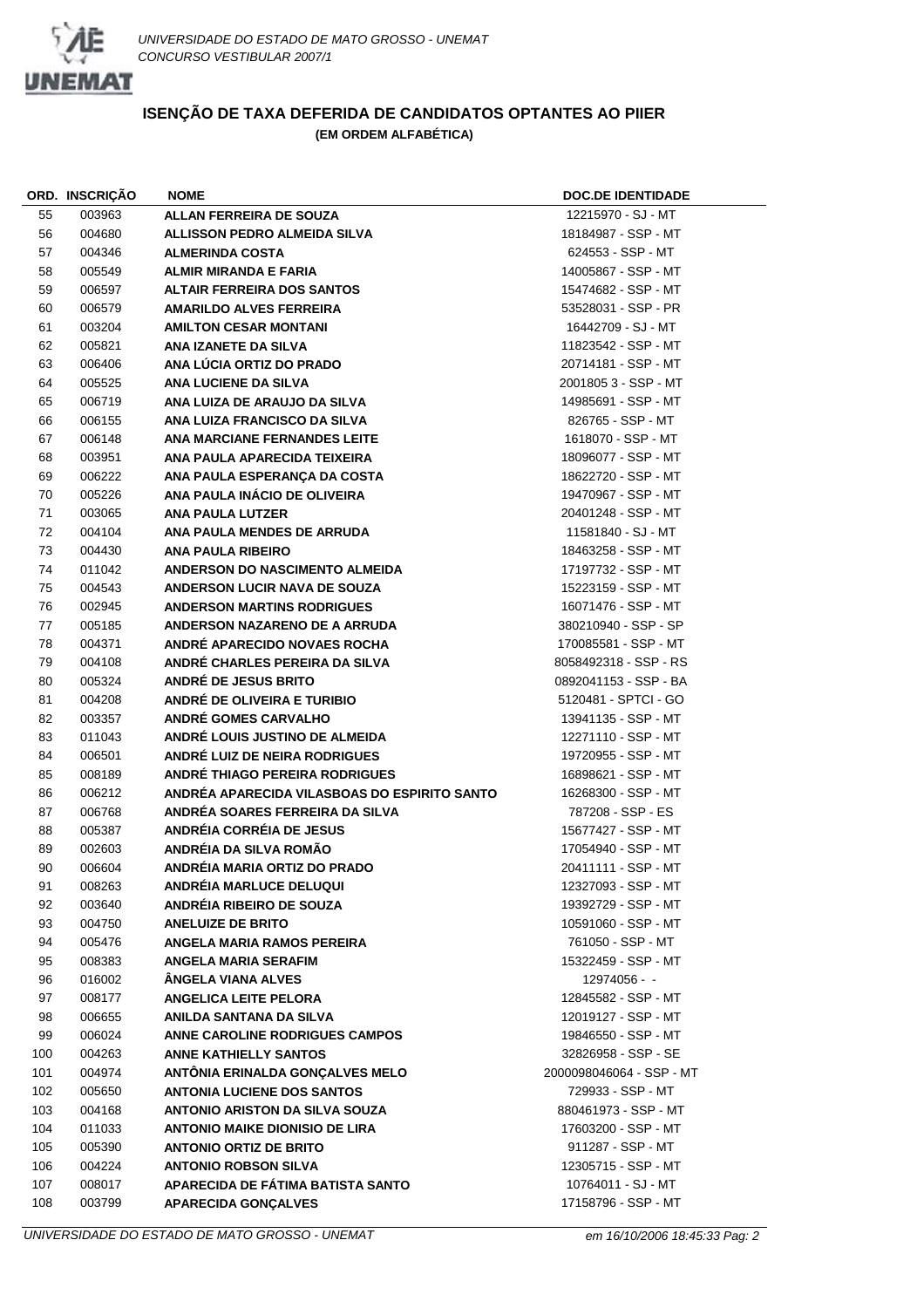

|     | ORD. INSCRIÇÃO | <b>NOME</b>                                | <b>DOC.DE IDENTIDADE</b> |
|-----|----------------|--------------------------------------------|--------------------------|
| 109 | 004731         | APARECIDA LAUDICÉIA DA SILVA               | 718596 - SSP - MT        |
| 110 | 005432         | APARECIDA MAMORÉ FERREIRA                  | 993512 - SSP - MT        |
| 111 | 005847         | <b>APARECIDA RAMOS VIANA</b>               | 18896901 - SSP - MT      |
| 112 | 008030         | APARECIDA ROCHA DA SILVA                   | 12000507 - SSP - MT      |
| 113 | 015041         | <b>ARACY ALVES DE SOUZA</b>                | 733280 - SSP - MT        |
| 114 | 005111         | ARIELLI APARECIDA DA SILVA                 | 17844088 - SSP - MT      |
| 115 | 005897         | <b>ARLAN MARTINS DA SILVA</b>              | 13865870 - SSP - MT      |
| 116 | 004876         | <b>ATHAIR AGDA DE MOURA</b>                | 14799286 - SSP - MT      |
| 117 | 008103         | <b>AUCENY ALVES COSTA</b>                  | 13996363 - SSP - MT      |
| 118 | 006211         | <b>AUDIRA BARROS LOPES</b>                 | 722300 - SSP - MT        |
| 119 | 004629         | <b>AURELIANA AUGUSTA CHAVES</b>            | 201153 - SSP - MT        |
| 120 | 008220         | <b>AVELINO SENA SANTIAGO</b>               | 964245 - SSP - MT        |
| 121 | 005353         | <b>AZIZE FERREIRA DE CAMPOS</b>            | 124141 - SSP - MT        |
| 122 | 004808         | <b>BALBINO CANDIDO DA SILVA NETO</b>       | 14813165 - SSP - MT      |
| 123 | 006201         | <b>BEATRIZ DA SILVA RAMOS</b>              | 18143679 - SSP - MT      |
| 124 | 005201         | <b>BEATRIZ PEREIRA BARBOSA</b>             | - SSP - MT               |
| 125 | 004747         | <b>BENEDITA LOPES VIANA</b>                | 12916170 - SSP - MT      |
| 126 | 002642         | <b>BENEDITA RAMOS DA SILVA</b>             | 18257372 - SSP - MT      |
| 127 | 004906         | <b>BENEDITO CARLOS DE JESUS</b>            | 14358336 - SSP - MT      |
| 128 | 005239         | <b>BENEDITO DOS SANTOS E SILVA</b>         | 14199700 - SSP - MT      |
| 129 | 006206         | <b>BRASILINA SILVA DE SOUZA</b>            | 17932300 - SSP - MT      |
| 130 | 003199         | <b>BRIEBA PAZ CLEMENTINO</b>               | 16860004 - SSP - MT      |
| 131 | 002963         | <b>BRUNA CRISTINA TAQUES PERUZZO</b>       | 18190049 - SSP - MT      |
| 132 | 002690         | <b>BRUNO CESAR QUEIROZ NUNES</b>           | 15847357 - SSP - MT      |
| 133 | 006086         | <b>BRUNO LEITE DE FREITAS</b>              | 1432081 - SSP - MT       |
| 134 | 015046         | <b>BRUNO NICÁCIO DA CONCEIÇÃO CHAVES</b>   | 16769627 - SSP - MT      |
| 135 | 003767         | <b>BRUNO PEREIRA DO NASCIMENTO</b>         | 15201783 - SSP - MT      |
| 136 | 006453         | <b>CAMILA GONÇALINA DA SILVA</b>           | 14146452 - SSP - MT      |
| 137 | 005238         | <b>CAMILA RODRIGUES DA SILVA</b>           | 18589553 - SSP - MT      |
| 138 | 006023         | <b>CARLA CRISTINA DA CONCEIÇÃO</b>         | 16446224 - SSP - MT      |
| 139 | 004295         | <b>CARLA CRISTINA RIBEIRO</b>              | 18474659 - SSP - MT      |
| 140 | 004230         | <b>CARLA GRACIELE DA SILVA</b>             | 18006809 - SSP - MT      |
| 141 | 005858         | <b>CARLOS ALBERTO DOS SANTOS</b>           | 461854 - SSP - MT        |
| 142 | 006007         | <b>CARLOS CESAR DA CONCEIÇÃO</b>           | 15647323 - SSP - MT      |
| 143 | 004962         | <b>CARLOS GOMES DE SOUZA</b>               | 17474752 - SSP - MT      |
| 144 | 004053         | <b>CARMEN BRAGA DA CRUZ</b>                | 131602620002 - SSP - MA  |
| 145 | 003769         | <b>CAROLINE FRANÇA SOARES</b>              | 17992826 - SSP - MT      |
| 146 | 004284         | <b>CASSANDRA ANGELIEL DE MATOS PACHECO</b> | 942544 - SSP - MT        |
| 147 | 005149         | <b>CASSANDRA FARIA FREITAS</b>             | 20185685 - SSP - MT      |
| 148 | 002679         | <b>CATIA CRISTINA SOARES</b>               | 14050307 - SSP - MT      |
| 149 | 005412         | <b>CECILIA JOELMA DA GUIA LEITE</b>        | 13107020 - SSP - MT      |
| 150 | 006037         | CELIA MARIA DE OLIVEIRA RODRIGUES          | 003308 - SSP - MT        |
| 151 | 006696         | CÉLIA RAMOS DE OLIVEIRA                    | 14543559 - SSP - MT      |
| 152 | 004279         | <b>CÉLIA SÃO BERNARDO PINHO</b>            | 15504646 - SSP - MT      |
| 153 | 003917         | <b>CELIO RAMOS DE OLIVEIRA</b>             | 07583214 - SSP - MT      |
| 154 | 004173         | CHIRLEI VIEIRA DE ARAÚJO                   | 17787335 - SSP - MT      |
| 155 | 004311         | <b>CID RODRIGUES</b>                       | 350755632 - SSP - SP     |
| 156 | 006137         | <b>CINTIA DE CARVALHO</b>                  | 10100040 - SSP - MT      |
| 157 | 003037         | <b>CINTIA JOSÉ DE SOUSA FERREIRA</b>       | 12994251 - SSP - MT      |
| 158 | 005714         | <b>CLAUCIA DELUQUI VILA</b>                | 10979670 - SSP - MT      |
| 159 | 004136         | <b>CLAUDEMIR BOTELHO DOS SANTOS</b>        | 16668634 - SSP - MT      |
| 160 | 002623         | <b>CLAUDETE FERREIRA DOS SANTOS</b>        | 16251040 - SSP - MT      |
| 161 | 011040         | <b>CLAUDETE PEREIRA DA SILVA</b>           | 14827700 - SSP - MT      |
| 162 | 004077         | <b>CLAUDIA CAMILA ROQUE DE OLIVEIRA</b>    | 16123751 - SSP - MT      |
|     |                |                                            |                          |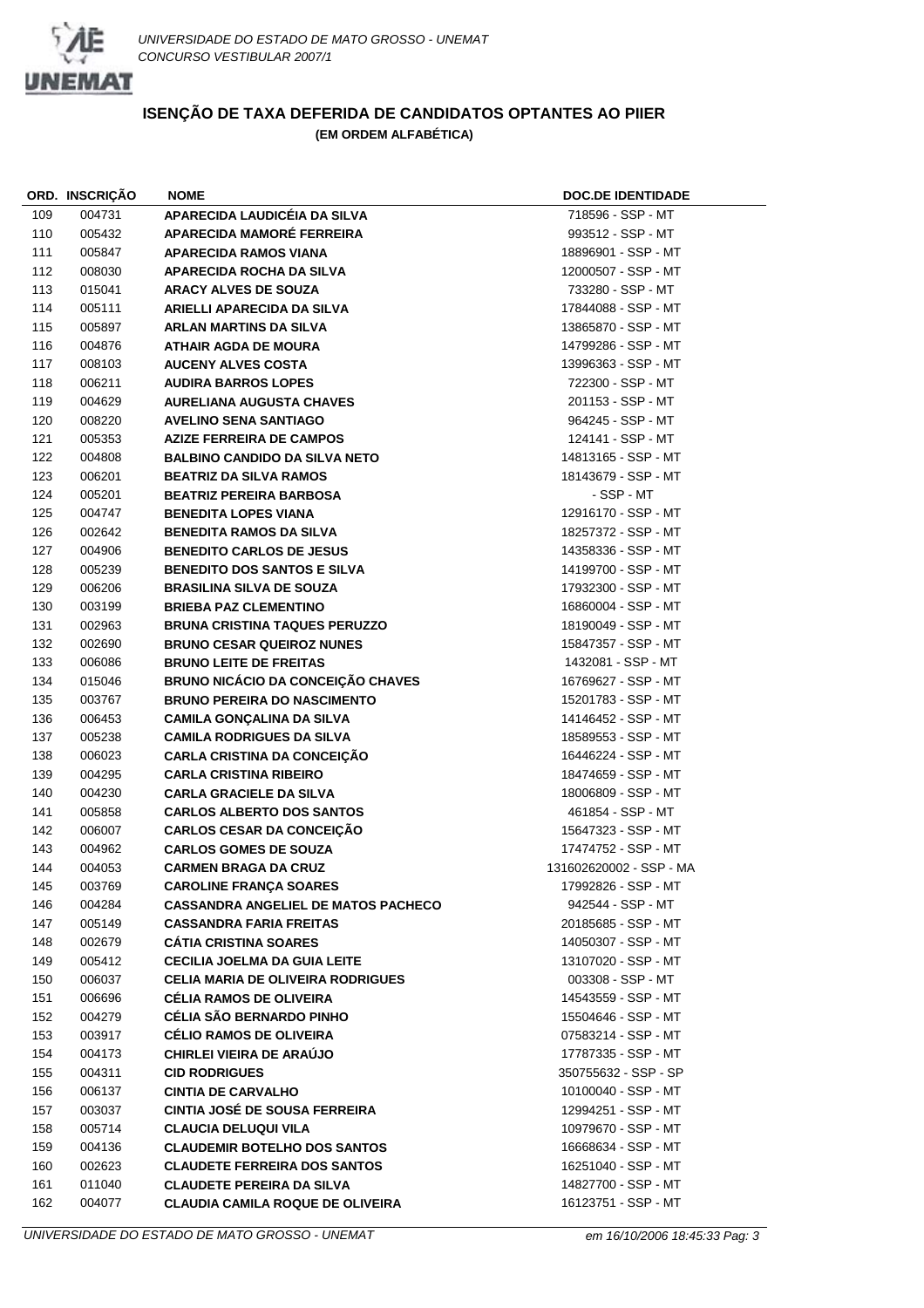

|     | ORD. INSCRIÇAO | <b>NOME</b>                               | <b>DOC.DE IDENTIDADE</b> |
|-----|----------------|-------------------------------------------|--------------------------|
| 163 | 004275         | <b>CLAUDIA GOMES DA SILVA</b>             | 16500440 - SSP - MT      |
| 164 | 004128         | <b>CLAUDIANA ANICETO DE SOUZA</b>         | 12773875 - SSP - MT      |
| 165 | 003148         | <b>CLAUDINEI DA SILVA LARA</b>            | 12982857 - SSP - MT      |
| 166 | 011041         | <b>CLAUDINEI EDUARDO PEREIRA</b>          | 13038095 - SSP - MT      |
| 167 | 006681         | <b>CLAUDINÉIA DE SOUZA MOREIRA</b>        | 15807150 - SSP - MT      |
| 168 | 004019         | <b>CLAUDINÉIA PEREIRA CANGUÇU</b>         | 16582934 - SSP - MT      |
| 169 | 005626         | <b>CLAUDIO DA SILVA</b>                   | 13620517 - SSP - MT      |
| 170 | 004568         | <b>CLAUDIO PEREIRA DA SILVA</b>           | 14035936 - SSP - MT      |
| 171 | 006444         | <b>CLAUDIONOR CAETANO</b>                 | 1345160 - SSP - MT       |
| 172 | 003811         | <b>CLEBER DELFINO</b>                     | 12817120 - SSP - MT      |
| 173 | 003898         | <b>CLEBERSON MOREIRA DA SILVA</b>         | 15896560 - MT            |
| 174 | 006376         | <b>CLEIDE APARECIDA TAVARES PEREIRA</b>   | MG9257890 - SSP - MG     |
| 175 | 005490         | <b>CLEIDE SEBASTIANA FARIA BRUNO</b>      | 15608573 - SSP - MT      |
| 176 | 003654         | <b>CLEIDIOMAR DE JESUS SANTOS</b>         | 16718666 - SSP - MT      |
| 177 | 006630         | <b>CLEITON AIRES BELLA</b>                | 17128587 - SSP - MT      |
| 178 | 005527         | <b>CLEITON CARDOZO MARQUES</b>            | 12426970 - SSP - MT      |
| 179 | 006249         | <b>CLEONICE CEBALHO PASCOAL</b>           | 725498 - SSP - MT        |
| 180 | 003909         | <b>CLEUSA MARTINS DE PAULO</b>            | 10329935 - SJ - MT       |
| 181 | 016006         | CLEUZA MARIA DA CONCEIÇÃO COSTA           | 19369123 - -             |
| 182 | 002651         | <b>CLODOALDO PEREIRA AZEVEDO</b>          | 4698404 - SSP - PA       |
| 183 | 005679         | <b>CONCEIÇÃO DA SILVA OLIVEIRA</b>        | 15765776 - SSP - MT      |
| 184 | 004450         | <b>CREUZA LEMOS DOS SANTOS</b>            | 881447 - SSP - MT        |
| 185 | 005487         | <b>CRISTIANA NICOMEDIO DA SILVA</b>       | 10850562 - SJ - MT       |
| 186 | 006350         | <b>CRISTIANA ROCHA DE MORAES</b>          | 14199068 - SSP - MT      |
| 187 | 005101         | <b>CRISTIANA XAVIER CASTRO</b>            | 000485200 - SSP - RO     |
| 188 | 009701         | <b>CRISTIANE AGOSTINHO LEMES OLIVEIRA</b> | 11059095 - SJ - MT       |
| 189 | 004779         | <b>CRISTIANE DA SILVA ORTEGA</b>          | 17030021 - SSP - MT      |
| 190 | 003949         | <b>CRISTIANE DA SILVA PINTO</b>           | 19984510 - SSP - MT      |
| 191 | 006508         | <b>CRISTIANE DE MORAES</b>                | 17236762 - SSP - MT      |
| 192 | 008375         | <b>CRISTIANE MATUCARI LARA</b>            | 15505197 - SSP - MT      |
| 193 | 006332         | <b>CRISTIANE ROCHA DE MORAES</b>          | 15377113 - SSP - MT      |
| 194 | 004050         | <b>CRISTIANE RUFINO</b>                   | 13972618 - SSP - MT      |
| 195 | 004188         | <b>CRISTIANO LUIZ KAISER</b>              | 5739094 - SSP - PA       |
| 196 | 004451         | <b>CRISTIANO PEREIRA COUTO</b>            | 16635280 - SSP - MT      |
| 197 | 004127         | <b>CRISTINA AZARIAS BRUGER</b>            | 10204814 - SSP - MT      |
| 198 | 003419         | <b>CRISTINA TONDATTO GARCIA</b>           | 553984 - SSP - MT        |
| 199 | 004744         | <b>D'ASSIS CARLOS ARAÚJO</b>              | 17830982 - SSP - MT      |
| 200 | 004542         | <b>DAIANE FERREIRA DE OLIVEIRA</b>        | 19902328 - SSP - MT      |
| 201 | 006634         | <b>DAIANE V DA SILVA FIGUEIREDO</b>       | 18187390 - SSP - MT      |
| 202 | 005791         | DANIEL GERALDES DE PAULA                  | 15685438 - SSP - MT      |
| 203 | 006697         | <b>DANIELA LEITE DOS SANTOS</b>           | 17237351 - SSP - MT      |
| 204 | 006495         | <b>DANIELA MARTINS DA SILVA</b>           | 20713479 - SSP - MT      |
| 205 | 016005         | <b>DANIELE DA SILVA JESUS</b>             | 13043293 - -             |
| 206 | 003282         | <b>DANIELI LEANDRA SOUZA DA SILVA</b>     | 18575943 - SSP - MT      |
| 207 | 005297         | <b>DANIELLE MARIA SILVA CAMPOS</b>        | 15647331 - SSP - MT      |
| 208 | 002903         | <b>DANILA RODRIGUES MAGALHAES</b>         | 4004156 - DGPC - GO      |
| 209 | 004664         | <b>DANNUZA CARVALHO PEREIRA</b>           | 17932076 - SSP - MT      |
| 210 | 002777         | DARLENE FERREIRA DE SOUSA CABRAL          | 02554453 - SSP - MT      |
| 211 | 015038         | <b>DAUMIR VIEIRA</b>                      | 10217207 - SJ - MT       |
| 212 | 005756         | DAYANE CRISTINA VIEIRA DOS REIS           | 19625790 - SSP - MT      |
| 213 | 006451         | DEBORA EDILAINE JUSTINIANO SANTOS         | 19020171 - SSP - MT      |
| 214 | 003173         | DÉBORA TATIANE VIEIRA DE NOVAIS           | 20341610 - - MT          |
| 215 | 006140         | <b>DELBRA DA SILVA FELIPES</b>            | 15754499 - SSP - MT      |
| 216 | 008026         | DELMA NUNES DE ASSUNÇÃO                   | 16996143 - SSP - MT      |
|     |                |                                           |                          |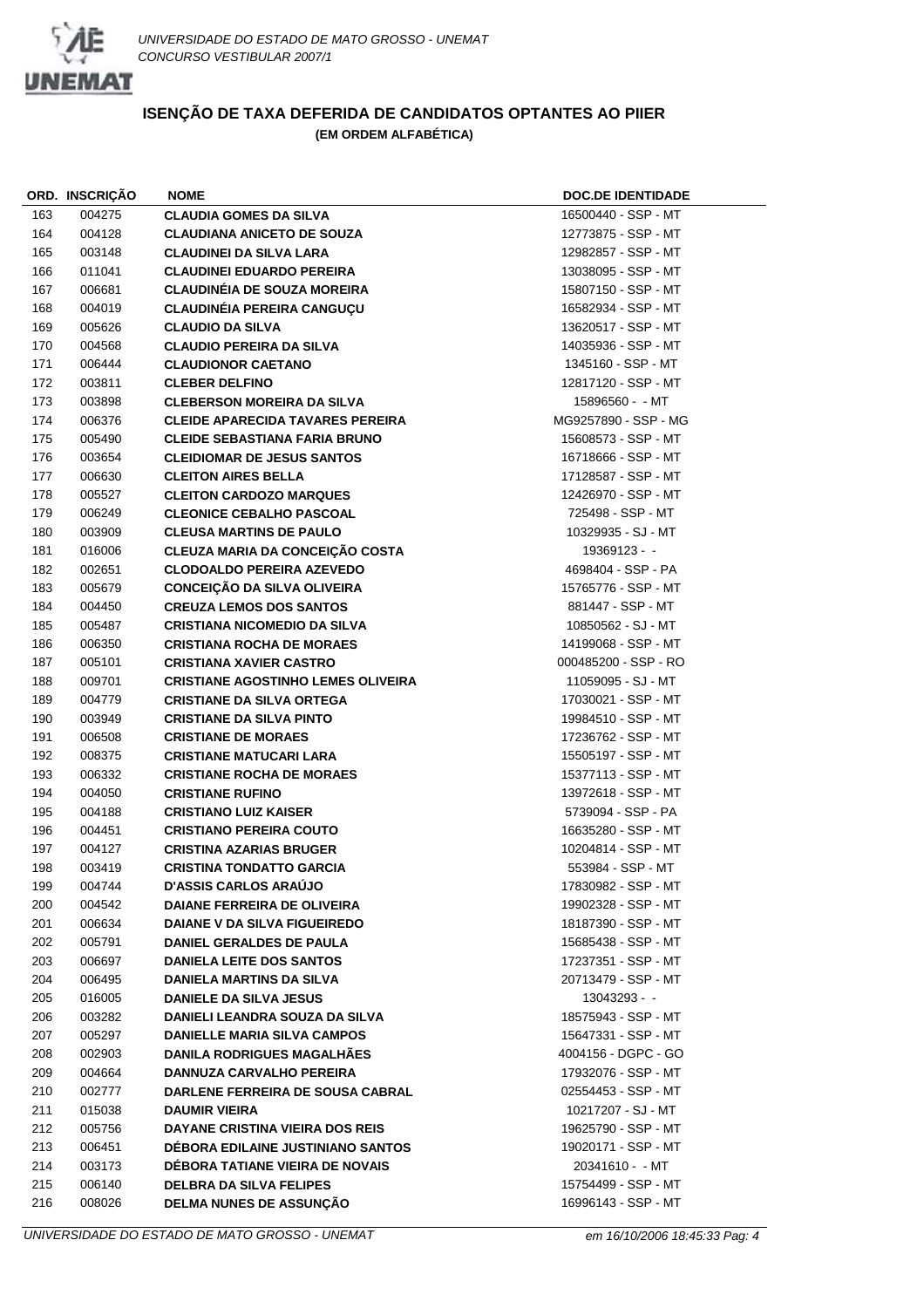

|            | ORD. INSCRIÇAO | <b>NOME</b>                              | <b>DOC.DE IDENTIDADE</b> |
|------------|----------------|------------------------------------------|--------------------------|
| 217        | 005352         | <b>DELMIRA APARECIDA HONORATO</b>        | 000771951 - SSP - MS     |
| 218        | 005411         | <b>DENAILZA DA SILVA CAMPOS</b>          | 16211081 - SSP - MT      |
| 219        | 008214         | <b>DENISE DE PAULA SOUZA</b>             | 13617389 - SSP - MT      |
| 220        | 009702         | <b>DENISE MARIA DA SILVA</b>             | 555950 - SSP - MT        |
| 221        | 003779         | <b>DENISE RODRIGUES NEVES</b>            | 17428742 - SSP - MT      |
| 222        | 006607         | DEUZANETTE ROSA MARQUES DA SILVA         | 15649130 - SSP - MT      |
| 223        | 005109         | <b>DIEGHO CRISTOPHER DE SOUZA</b>        | 20760418 - SSP - MT      |
| 224        | 003747         | <b>DIEGO CORRÊA DE MAGALHÃES</b>         | 15348733 - SSP - MT      |
| 225        | 006531         | <b>DINIQUISON JUNIO DE JESUS SILVA</b>   | 14249863 - SSP - MT      |
| 226        | 005459         | <b>DIONE JESUS DA SILVA</b>              | 12472646 - SSP - MT      |
| 227        | 005248         | <b>DIRLEY BATISTA DA SILVA</b>           | 19085648 - SSP - MT      |
| 228        | 006645         | <b>DIVINA APARECIDA DE ANDRADE</b>       | 11518529 - SJ - MT       |
| 229        | 004745         | <b>DIVINA RODRIGUES DA SILVA</b>         | 11149620 - SJ - MT       |
| 230        | 004945         | <b>DJANIRA MAURA DA SILVA</b>            | 01142518 - SSP - MT      |
| 231        | 003119         | <b>DOMINGAS LIMA DOS SANTOS</b>          | 12098523 - SSP - MT      |
| 232        | 005805         | <b>DONI PIMENTA DOS REIS</b>             | 16211502 - SSP - MT      |
| 233        | 004156         | <b>DONIZETE ROBERTO PINTO</b>            | 12210455 - SJ - MT       |
| 234        | 003505         | <b>DORATI GONÇALVES DOS SANTOS</b>       | 14921740 - SSP - MT      |
| 235        | 002803         | <b>DOUGLAS ANTONIO RODRIGUES</b>         | 14781352 - SSP - MT      |
| 236        | 005423         | <b>DOUGLAS DE CARVALHO MERGAREJO</b>     | 14898381 - SSP - MT      |
| 237        | 016009         | <b>DOUGLAS SILVA HELENO DE JESUS</b>     | 15264475 - -             |
| 238        | 005177         | <b>DULCIA CUSTODIA PEREIRA DAS NEVES</b> | 15765962 - SSP - MT      |
| 239        | 003781         | EDILELSON DA SILVA NAZÁRIO               | 16917430 - SSP - MT      |
| 240        | 005418         | EDILEUZA SOUZA DA SILVA                  | 17308887 - SSP - MT      |
| 241        | 006746         | <b>EDILSON GONÇALVES DIAS FILHO</b>      | 14352931 - SSP - MT      |
| 242        | 004633         | EDIMARA APARECIDA SILVA ORTIZ            | 19206364 - SSP - MT      |
| 243        | 006411         | EDIMARA DA SILVA COUTO                   | 19439377 - SSP - MT      |
| 244        | 002534         | EDINALVA MARIA DA SILVA                  | 17189730 - SSP - MT      |
| 245        | 005088         | EDINÉIA MAGALHÃES SANTOS                 | 13473743 - SSP - MT      |
| 246        | 006375         | EDINÉIA OLIVEIRA DA SILVA                | 19928769 - SSP - MT      |
| 247        | 004315         | <b>EDINEUZA PEREIRA DIAS CORDEIRO</b>    | 982964 - SSP - MT        |
| 248        | 003288         | <b>EDIVALDO SIQUEIRA DOS ANJOS</b>       | 143333830 - SSP - MT     |
|            |                | <b>EDMAR DA SILVA CAMPOS</b>             | 14804182 - SSP - MT      |
| 249        | 005054         | <b>EDMAR NUNES DA LUZ</b>                | 19611064 - SSP - MT      |
| 250<br>251 | 008014         | <b>EDMILSON RAMOS</b>                    | 000925574 - SSP - RO     |
|            | 006171         | <b>EDNA LAURA BISPO DOS SANTOS</b>       |                          |
| 252        | 008009         |                                          | 1269222 - SSP - MT       |
| 253        | 004410         | <b>EDNALVA RIBEIRO DE SOUSA</b>          | 11617080 - SJ - MT       |
| 254        | 006325         | EDNEI DA SILVA ROSA                      | 15848078 - SSP - MT      |
| 255        | 006207         | <b>EDSON BENTO DE ASSIS</b>              | 14140624 - SSP - MT      |
| 256        | 005806         | <b>EDSON CECÍLIO BACA DE ALMEIDA</b>     | 11150815 - SSP - MT      |
| 257        | 006760         | <b>EDSON DA SILVA OLIVEIRA</b>           | 12930520 - SSP - MT      |
| 258        | 005956         | <b>EDSON FRANCISCO DE SOUZA</b>          | 11216816 - SSP - MT      |
| 259        | 004041         | <b>EDSON PEREIRA DA SILVA</b>            | 13305085 - SSP - MT      |
| 260        | 006578         | <b>EDUARDO DANTAS BARBOSA</b>            | 17442982 - SSP - MT      |
| 261        | 004119         | <b>EDUILHO SILVA DOS REIS</b>            | 82996397 - SSP - PR      |
| 262        | 005198         | EITIANE PEDROSO DA SILVA                 | 19153473 - SSP - MT      |
| 263        | 003491         | <b>ELAINE FERREIRA SIMAO</b>             | 16241339 - SSP - MT      |
| 264        | 004978         | <b>ELAINE GLAUCE MARIANO DA COSTA</b>    | 20498276 - - MT          |
| 265        | 006365         | <b>ELAINE MORAIS DA SILVA</b>            | 20628048 - SSP - MT      |
| 266        | 016004         | <b>ELENICE VIANA</b>                     | 16046404 - -             |
| 267        | 004600         | <b>ELENIR CRISTIANE CORRÊA</b>           | 735560 - SSP - MT        |
| 268        | 004783         | ELEZIEL BENJAMIM DA SILVA LEITE          | 14044471 - SSP - MT      |
| 269        | 004261         | ELIANDRA FRANCELLI PERES DA SILVA        | 18953425 - SSP - MT      |
| 270        | 006426         | <b>ELIANE COSTA FERREIRA</b>             | 17030927 - SSP - MT      |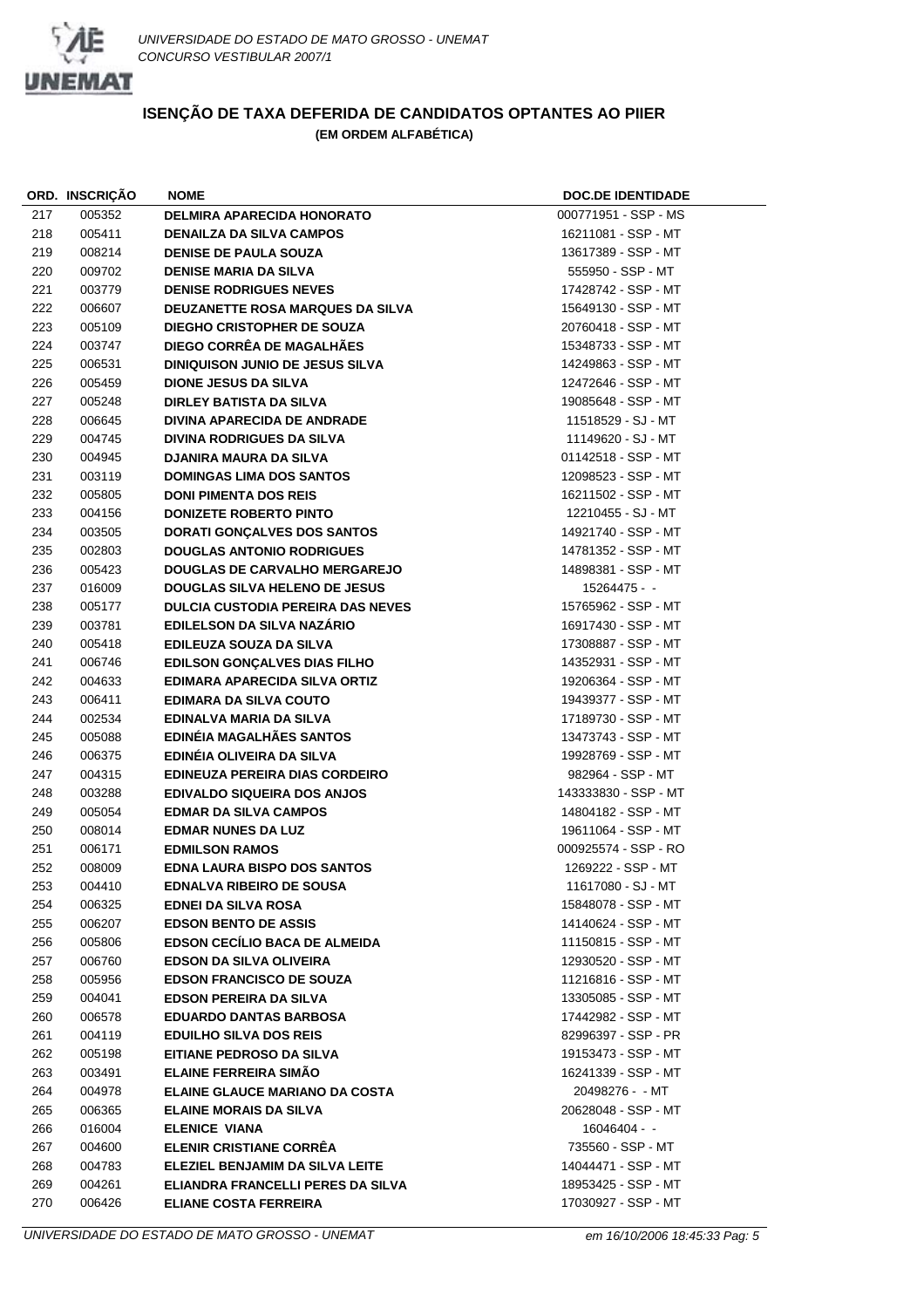

|     | ORD. INSCRIÇAO | <b>NOME</b>                             | <b>DOC.DE IDENTIDADE</b> |
|-----|----------------|-----------------------------------------|--------------------------|
| 271 | 006410         | ELIANE DA SILVA COUTO                   | 04932307 - SSP - MT      |
| 272 | 005933         | ELIANE DA SILVA PEREIRA                 | 10494413 - SSP - MT      |
| 273 | 004958         | ELIANE IBARRA GONÇALVES                 | 10157352 - SSP - MT      |
| 274 | 005467         | <b>ELIANE MASSAI</b>                    | 1422500 - SSP - MT       |
| 275 | 005865         | <b>ELIANE SANTOS DE ABREU</b>           | 17481155 - SSP - MT      |
| 276 | 004291         | <b>ELIAS RIBEIRO MENDES</b>             | 814655 - SSP - MT        |
| 277 | 003935         | ELIDA DE ALMEIDA SANTOS                 | 17298407 - SSP - MT      |
| 278 | 006412         | <b>ELIDA GOMES LEITE</b>                | 12949264 - SSP - MT      |
| 279 | 005713         | <b>ELIMARCIA DE JESUS</b>               | 15803198 - SSP - MT      |
| 280 | 004018         | ELISA PEREIRA DA SILVA                  | 06785991 - SSP - MT      |
| 281 | 004245         | <b>ELISANGELA ALVES</b>                 | 13316737 - SSP - MT      |
| 282 | 004569         | ELISANGELA ALVES VIANA                  | 695847 - SSP - RO        |
| 283 | 002943         | ELISÂNGELA DE SOUZA NORTE               | 18786286 - SSP - MT      |
| 284 | 005285         | ELISANGELA HURTADO DE OLIVEIRA          | 14225115 - SSP - MT      |
| 285 | 005033         | ELISÂNGELA MACEDO DA SILVA DAS NEVES    | 10773754 - SJ - MT       |
| 286 | 002557         | ELISÂNGELA PEREIRA DE OLIVEIRA          | 19279990 - -             |
| 287 | 005512         | <b>ELISANGELA PEREIRA LEITE</b>         | 14161478 - SSP - MT      |
| 288 | 004832         | <b>ELISANGELA RIBEIRO DE JESUS</b>      | 11584580 - SJ - MT       |
| 289 | 006245         | <b>ELITON DA SILVA</b>                  | 18050590 - SSP - MT      |
| 290 | 005435         | ELIZABETH CRISTINA C DE ALMEIDA         | 17783488 - SSP - MT      |
| 291 | 005971         | ELIZABETH DA SILVA MIRANDA              | 722284 - SSP - MT        |
| 292 | 005166         | ELIZABETH MORAES DA SILVA               | 11899069 - SJ - MT       |
| 293 | 006747         | ELIZAMARA GARCIA                        | 11971592 - SJ - MT       |
| 294 | 004674         | <b>ELIZETE DOS SANTOS</b>               | 969363 - SSP - MT        |
| 295 | 003208         | ELIZEU ALMEIDA DOS SANTOS               | 14469758 - SSP - MT      |
| 296 | 008249         | ELLEN CRISTIANE RODRIGUES TEUCRE        | 19179758 - SSP - MT      |
| 297 | 005043         | ELLEN CRISTINA ALVES DE SOUZA           | 14160790 - SSP - MT      |
| 298 | 006031         | <b>ELOIZA FRANCISCA A MIRANDA</b>       | 654572 - SSP - MT        |
| 299 | 005621         | <b>ELSON DA COSTA SILVA</b>             | 13105698 - SSP - MT      |
| 300 | 005451         | <b>ELSON GONÇALVES RIBEIRO</b>          | 11924446 - SJ - MT       |
| 301 | 003723         | <b>ELSON SILVA DE MORAES</b>            | 12586730 - SSP - MT      |
| 302 | 005080         | <b>ELTON DELSO DIAS</b>                 | 15020258 - SSP - MT      |
| 303 | 004777         | <b>ELZI DE CAMPOS CAETANO</b>           | 14986159 - SSP - MT      |
| 304 | 005795         | <b>EMERSON LUIZ DE CAMPOS RODRIGUES</b> | 16019997 - SSP - MT      |
| 305 | 004982         | <b>EMILIANO ANTONIO BASTOS</b>          | 15078760 - SSP - MT      |
| 306 | 004894         | <b>EMMILY DE CARVALHO RODRIGUES</b>     | $03304 - -$              |
| 307 | 002511         | <b>ERICA SANTOS DE OLIVEIRA</b>         | 18534554 - SSP - MT      |
| 308 | 003165         | <b>ERLAINE DIVANEIDE SOARES</b>         | 20025840 - SSP - MT      |
| 309 | 006546         | <b>ERYCK THAYGOR PEREIRA DA SILVA</b>   | 16155564 - SSP - MT      |
| 310 | 006314         | <b>ESTER APARECIDA VARJAO</b>           | 84324 - SSP - MT         |
| 311 | 008140         | <b>EUDES DA MATA ALMEIDA</b>            | 17657130 - SSP - MT      |
| 312 | 004337         | <b>EUNIDES NAZOKENAIRO</b>              | 14965267 - SSP - MT      |
| 313 | 004902         | <b>EURICO SÉRGIO LOPES BORGES</b>       | 12533467 - SSP - MT      |
| 314 | 005124         | EUZENIR AMANCIA FERREIRA                | 17580935 - SSP - MT      |
| 315 | 002726         | <b>EVA SANCHAS BRANDAO</b>              | 15909735 - SSP - MT      |
| 316 | 005505         | EVAIR LILIO DA SILVA                    | 10100075 - SSP - MT      |
| 317 | 005233         | <b>EVANDRO DA SILVA</b>                 | 17481970 - SSP - MT      |
| 318 | 003867         | <b>EVANGELISTA DE ALMEIDA MENDES</b>    | 000612 - CBM - MT        |
| 319 | 004555         | <b>EVANIA XAVIER DA SILVA</b>           | 760082 - SSP - MT        |
| 320 | 005075         | <b>EVANILSE POUCHÊ PEREIRA</b>          | 16018982 - SSP - MT      |
| 321 | 005972         | <b>EVELIN AGUILAR</b>                   | 19910649 - SSP - MT      |
| 322 | 004713         | <b>EVERSON DE LUQUE VIANA</b>           | 19646046 - SSP - MT      |
| 323 | 002613         | <b>EVERTON RIBEIRO DE JESUS</b>         | 19443544 - SSP - MT      |
| 324 | 004558         | <b>EVERTON SANTIAGO</b>                 | 14244390 - SSP - MT      |
|     |                |                                         |                          |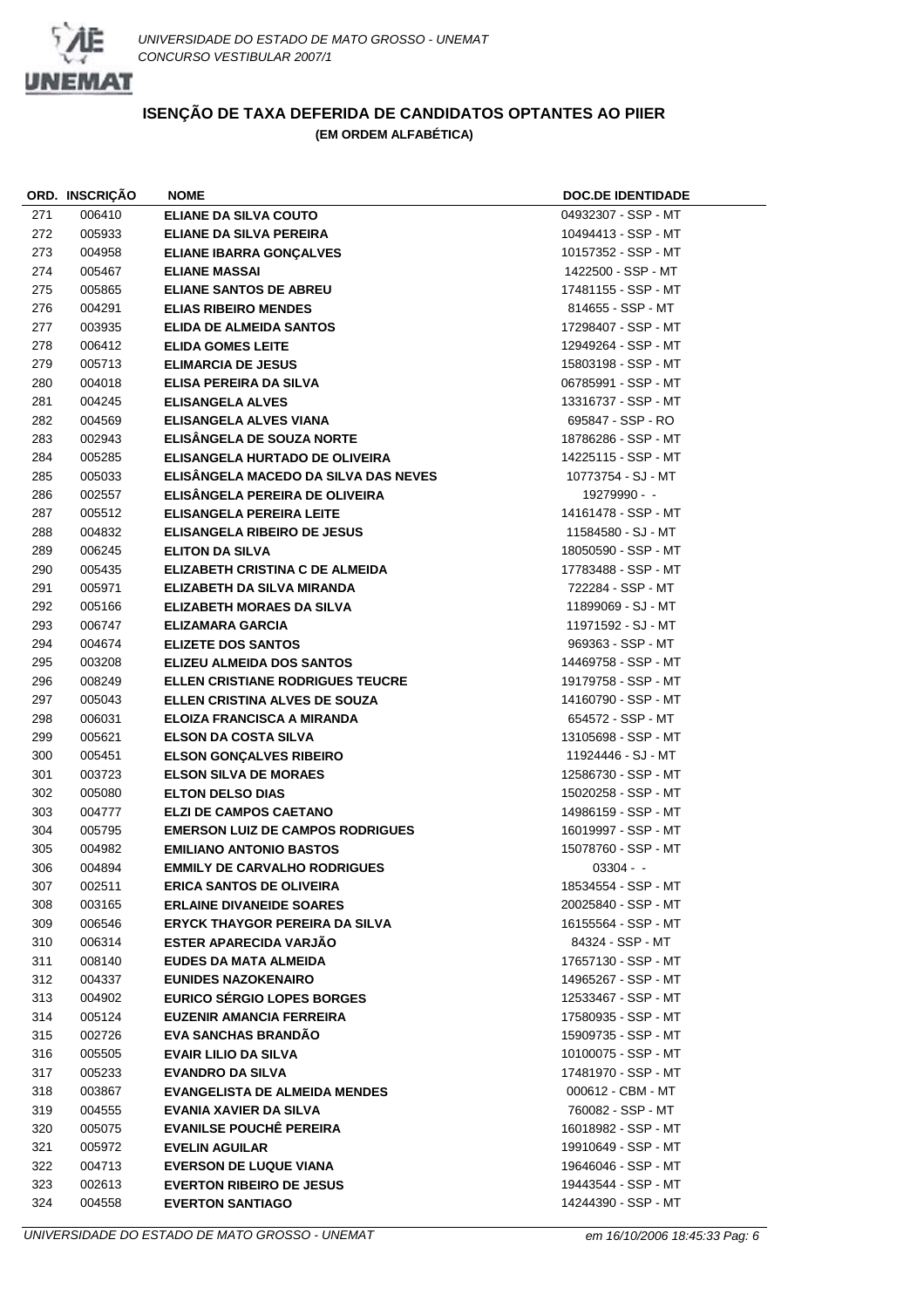

|            | ORD. INSCRIÇAO   | NOME                                     | <b>DOC.DE IDENTIDADE</b>             |
|------------|------------------|------------------------------------------|--------------------------------------|
| 325        | 002615           | EVIANA OLIVEIRA DO ESPIRITO SANTO MORAIS | 19832079 - SSP - MT                  |
| 326        | 015043           | <b>EWERTON OLIVEIRA DE SOUZA</b>         | 17221153 - SSP - MT                  |
| 327        | 004199           | <b>FABIANA CORRÊA</b>                    | 15222853 - SSP - MT                  |
| 328        | 004676           | <b>FABIANA DE OLIVEIRA</b>               | 18050638 - SSP - MT                  |
| 329        | 002565           | <b>FABIANA JESUS DA SILVA</b>            | 17173809 - SSP - MT                  |
| 330        | 004020           | <b>FABIANA XAVIER DE AZEVEDO</b>         | 13263730 - SSP - MT                  |
| 331        | 004714           | <b>FÁBIO DA COSTA SILVA</b>              | 16837002 - SSP - MT                  |
| 332        | 004764           | <b>FÁBIO DA ROSA OLIVEIRA</b>            | 12485390 - SSP - MT                  |
| 333        | 005321           | <b>FABIO DE CARVALHO LUZ</b>             | 18248462 - SSP - MT                  |
| 334        | 006771           | <b>FABIO GLEYCIO FONSECA</b>             | 15007871 - SSP - MT                  |
| 335        | 002698           | <b>FABIO NOGUEIRA DE OLIVEIRA</b>        | 16920376 - SSP - MT                  |
| 336        | 003850           | <b>FABIO ROSA PEREIRA</b>                | 18942814 - SSP - MT                  |
| 337        | 004614           | <b>FÁBIO SILVA LEMES</b>                 | 14249758 - SSP - MT                  |
| 338        | 006356           | <b>FABRÍCIA FERREIRA DA SILVA</b>        | 16580893 - SSP - MT                  |
| 339        | 003784           | <b>FABYANN NASCIMENTO DE FARIA</b>       | 15157334 - SSP - MT                  |
| 340        | 006748           | <b>FÁTIMA APARECIDA DUARTE</b>           | 14934965 - SSP - MT                  |
| 341        | 005595           | FÁTIMA LAUREANA DA SILVA SENÁBIO         | 173708608 - SSP - MT                 |
| 342        | 002601           | <b>FATIMA MAGALHÄES DE CAMPOS</b>        | 18867073 - SSP - MT                  |
| 343        | 004863           | <b>FÁTIMA R MACEDO DA SILVA</b>          | 10773738 - SSP - MT                  |
| 344        | 004865           | FÉLIX FRANCISCO DA CRUZ JUNIOR           | 17373425 - SSP - MT                  |
| 345        | 006709           | FÉLIX SILVA DOS SANTOS                   | 04659996 - SSP - MT                  |
| 346        | 006001           | <b>FERNANDA I SILVA DOS SANTOS</b>       | 15982688 - SSP - MT                  |
| 347        | 003712           | <b>FERNANDA MARA DE JESUS OLIVEIRA</b>   | 17871417 - SSP - MT                  |
| 348        | 006759           | <b>FERNANDO DE CAMPOS CAETANO</b>        | 10860746 - SSP - MT                  |
| 349        | 002636           | <b>FLAVIA NERES ARCANJO</b>              | 19270399 - SSP -                     |
| 350        | 005365           | <b>FLAVIANE ANDRÉA P DA CRUZ</b>         | 17374049 - SSP - MT                  |
| 351        | 011036           | <b>FLAVIO GILBERTI DOS SANTOS</b>        | 410515449 - SSP - SP                 |
| 352        | 005295           | FRANCIANE APARECIDA DOS SANTOS ASSUNÇÃO  | 20760329 - SSP - MT                  |
| 353        | 005501           | FRANCIANE CONCEIÇÃO DE OLIVEIRA          | 17171113 - SSP - MT                  |
| 354        | 005115           | <b>FRANCIELE COSTA FREITAS GODOY</b>     | 120822 - PM - MT                     |
| 355        | 006483           | <b>FRANCIELY BARROS BORGES</b>           | 16270576 - SSP - MT                  |
| 356        | 011034           | <b>FRANCIMAR SOARES DE OLIVEIRA</b>      | 13964887 - SSP - MT                  |
| 357        | 003722           | <b>FRANCISCO JOAQUIM PAULO</b>           | 01256 - FIA - RJ                     |
| 358        | 004111           | <b>GEANE TORRES TEIXEIRA</b>             | 14999854 - GO                        |
| 359        | 003126           | <b>GECELY ALVES DA SILVA</b>             | 17117259 - SSP - MT                  |
| 360        | 005263           | <b>GEICIANE DA SILVA</b>                 | 19439350 - CP - MT                   |
| 361        | 003715           | <b>GEISIANE RODRIGUES SABINO</b>         | 17428513 - SSP - MT                  |
| 362        | 005693           | <b>GELIANE ROSE OLIVEIRA MENDES</b>      | 15799000 - SSP - MT                  |
| 363        | 002515           | <b>GENECI DE CARVALHO MACEDO SILVA</b>   | 19386907 - SSP - MT                  |
| 364        | 003219           | <b>GENEZILDA APARECIDA DA SILVA</b>      | 1768841 - SSP - MT                   |
| 365        | 005842           | <b>GEORGE CARVALHO CORRËA</b>            | 18434622 - SSP - MT                  |
| 366        | 004979           | <b>GEOVANA CARLA LANCONI</b>             | 18350720 - SSP - MT                  |
| 367        | 002736           | <b>GERINALDA DOS SANTOS E SANTOS</b>     | 13123980 - SSP - MT                  |
| 368        | 005049           | <b>GESICA DA SILVA FERRAZ</b>            | 13081136 - SSP - MT                  |
| 369        | 002872           | <b>GEZABEL BARROS GIOVANNI DA COSTA</b>  | 14315785 - SSP - MT                  |
| 370        | 002504           | <b>GEZIANA PEREIRA VIEIRA DOS SANTOS</b> | 16544706 - SSP - MT                  |
|            |                  | <b>GILBERTO DE JESUS</b>                 |                                      |
| 371<br>372 | 009703<br>003539 | <b>GILCILENE BATISTA DA SILVA</b>        | 15465888 - SSP - MT<br>19457200 - MT |
|            |                  | <b>GILIANE DE CAMPOS</b>                 |                                      |
| 373        | 004954           |                                          | 15487970 - SSP - MT                  |
| 374        | 004078           | <b>GILMARA ALBANO DOS SANTOS</b>         | 15464393 - SSP - MT                  |
| 375        | 002522           | GILMARA SILVA VIANA                      | 11925086 - SSP - MT                  |
| 376        | 005465           | GILSA JOANA DA SILVA                     | 15559300 - SSP - MT                  |
| 377        | 006702           | <b>GIRLANE S L SCANDIANI</b>             | 15085953 - SSP - MT                  |
| 378        | 005656           | <b>GIRLANE SILVA FERREIRA</b>            | 13441175 - SSP - MT                  |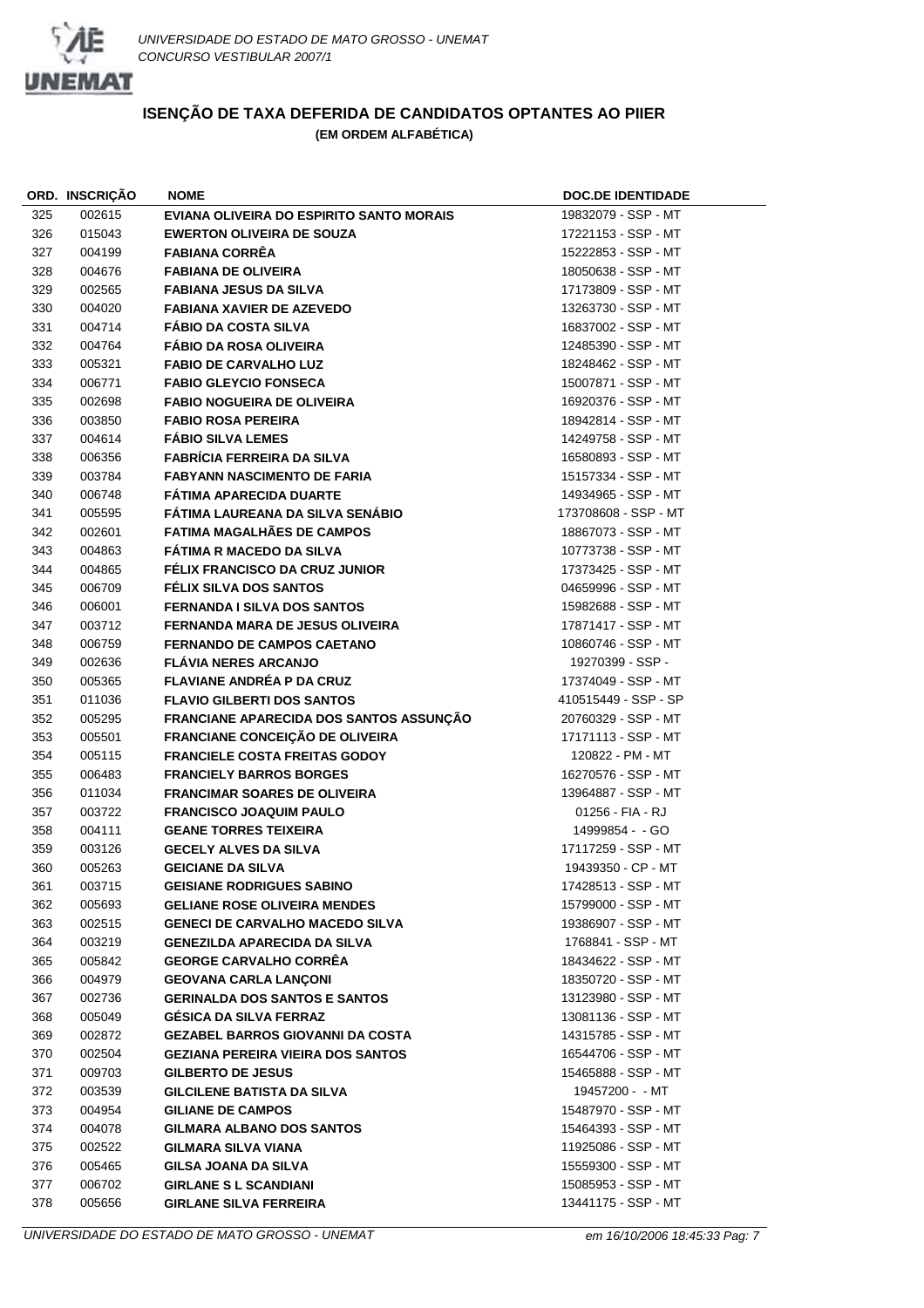

|     | ORD. INSCRIÇAO | <b>NOME</b>                               | <b>DOC.DE IDENTIDADE</b> |
|-----|----------------|-------------------------------------------|--------------------------|
| 379 | 005711         | <b>GIRLENE MARIA DA SILVA</b>             | 13781693 - SSP - MT      |
| 380 | 005876         | <b>GISELE OLIVEIRA ALMEIDA</b>            | 16876067 - SSP - MT      |
| 381 | 005840         | <b>GISELE VIGIRA DE CARVALHO</b>          | 17906369 - SSP - MT      |
| 382 | 006671         | <b>GISELY GARCIA MARQUES</b>              | 11771720 - SSP - MT      |
| 383 | 004605         | <b>GISLAINE BORGES DA COSTA</b>           | 18600670 - SSP - MT      |
| 384 | 004419         | <b>GISLENE PEGO SILVA</b>                 | 14771500 - SSP - MT      |
| 385 | 005671         | <b>GISLENE RIBEIRO PIRES DA SILVA</b>     | 17809150 - SSP - MT      |
| 386 | 005457         | <b>GLÁUCIA NASCIMENTO GOMES</b>           | 16820029 - SSP - MT      |
| 387 | 005442         | <b>GLAUCIELE MONTEIRO DE SOUZA</b>        | 16997824 - SSP - MT      |
| 388 | 005804         | <b>GLAUCILENE SILVA FERREIRA</b>          | 12710792 - SSP - MT      |
| 389 | 004061         | <b>GLAUCIMAR APARECIDA DE SIQUEIRA</b>    | 15891704 - SSP - MT      |
| 390 | 002542         | <b>GLEICE DE SOUZA CAMPOS</b>             | 18865488 - SSP - MT      |
| 391 | 005625         | <b>GLEICIMARA ALVES DE MENEZES</b>        | 16381971 - SJSP - MT     |
| 392 | 006016         | <b>GLEIDSON TAVARES BARBOZA</b>           | 13024310 - SSP - MT      |
| 393 | 005762         | <b>GONÇALO DE PAULA MENDES</b>            | 11925698 - SJ - MT       |
| 394 | 005981         | <b>GONCALO SILVA DE OLIVEIRA</b>          | 12534803 - SSP - MT      |
| 395 | 005344         | <b>GRACIELA LEITE DOS SANTOS</b>          | 18187137 - SSP - MT      |
| 396 | 003710         | <b>GRACIELE ALVES PEREIRA</b>             | 17699274 - SSP - MT      |
| 397 | 003859         | <b>GRACIELE MARQUES DOS SANTOS</b>        | 16148061 - SSP - MT      |
| 398 | 005634         | <b>GRACILIETE DA SILVA SOUZA</b>          | 15755436 - SSP - MT      |
| 399 | 005910         | <b>GRAZIELLY DA SILVA LEITE</b>           | 15545733 - SSP - MT      |
| 400 | 003431         | <b>GREISSON WILLIANN VIGNANDO</b>         | 10836381 - SSP - MT      |
| 401 | 002810         | <b>GUILHERME PIRES</b>                    | 17536146 - SSP - MT      |
| 402 | 006039         | <b>GUSTAVO MORAIS DA SILVA</b>            | 16958683 - SSP - MT      |
| 403 | 003762         | <b>HEITOR FERNANDO DOS SANTOS MORÃO</b>   | 16344669 - SSP - MT      |
| 404 | 008224         | <b>HELBER RENATO DE FIGUEIREDO FIALHO</b> | 16820045 - SSP - MT      |
| 405 | 008174         | <b>HELENA CORREIA DA SILVA</b>            | 11820420 - SSP - MT      |
| 406 | 004675         | <b>HELENA MARIA RIBEIRO</b>               | 18417051 - SSP - MT      |
| 407 | 005163         | <b>HELLEN DAIANE DA SILVA ESPINOSA</b>    | - SSP - MT               |
| 408 | 004048         | <b>HILDERLEYA CRISTINA LARA</b>           | 07030053 - SJ - MT       |
| 409 | 004508         | <b>HOSFFMAM APARECIDO DE OLIVEIRA</b>     | 07216076 - SSP - MT      |
| 410 | 004678         | <b>IDMA MARIA RODRIGUES DA SILVA</b>      | 10665684 - SSP - MT      |
| 411 | 003868         | <b>ILDENE DA SILVA SOUSA</b>              | 14655110 - SSP - MT      |
| 412 | 003750         | IRACEMA ALMEIDA CORRÊA MAGALHÃES          | 04028007 - SSP - MT      |
| 413 | 002611         | <b>IRACEMA LUZIA DE SALES SOUZA</b>       | 18257631 - SSP - MT      |
| 414 | 002598         | <b>IRANI SIMÃO ANTUNES</b>                | 000396044 - SSP - RO     |
| 415 | 005983         | <b>ISIS DA SILVA LIMA</b>                 | 526261 - SSP - MT        |
| 416 | 003062         | <b>ISIS PEREIRA DOS SANTOS</b>            | 19044410 - SSP - MT      |
| 417 | 004294         | <b>ISLAINE ARAÚJO DE OLIVEIRA</b>         | 13708910 - SSP - MT      |
| 418 | 005022         | <b>IVAN LARA FERREIRA NEVES</b>           | 12373613 - SSP - MT      |
| 419 | 003766         | <b>IVANETE BARBOSA DA SILVA</b>           | 11876662 - SJ - MT       |
| 420 | 004123         | <b>IVANETE DA SILVA</b>                   | 11753692 - SJ - MT       |
| 421 | 004350         | <b>IVANI ALMORONE AZEVEDO</b>             | 16088611 - SSP - MT      |
| 422 | 005503         | <b>IVANILCE DE SOUZA ORTIZ CHAVES</b>     | 18218318 - SSP - MT      |
| 423 | 004937         | <b>IVANILDA DA SILVA ASSUNÇÃO</b>         | 0970611737 - MEX - MS    |
| 424 | 004493         | <b>IVANILDO FELIX DE OLIVEIRA</b>         | 0727294229 - SSP - BA    |
| 425 | 006584         | <b>IVETE DA SILVA ASSUNÇÃO</b>            | 19695454 - SSP - MT      |
| 426 | 002729         | <b>IVONE DA SILVA NEVES</b>               | 16903021 - SSP - MT      |
| 427 | 006329         | IZA MARA FERREIRA DE BARROS               | 20663595 - SSP - MT      |
| 428 | 015032         | <b>IZAQUE LEITE</b>                       | 13260421 - SSP - MT      |
| 429 | 005265         | <b>IZIANE LEITE MENACHO</b>               | 19434448 - SSP - MT      |
| 430 | 004911         | <b>JACI MARTINS</b>                       | 724179 - SSP - MT        |
| 431 | 003734         | <b>JACKSON FABIO DE CAMARGO</b>           | - SSP - MT               |
| 432 | 004025         | JACQUELINE DE ALMEIDA ALVES               | 13610961 - SSP - MT      |
|     |                |                                           |                          |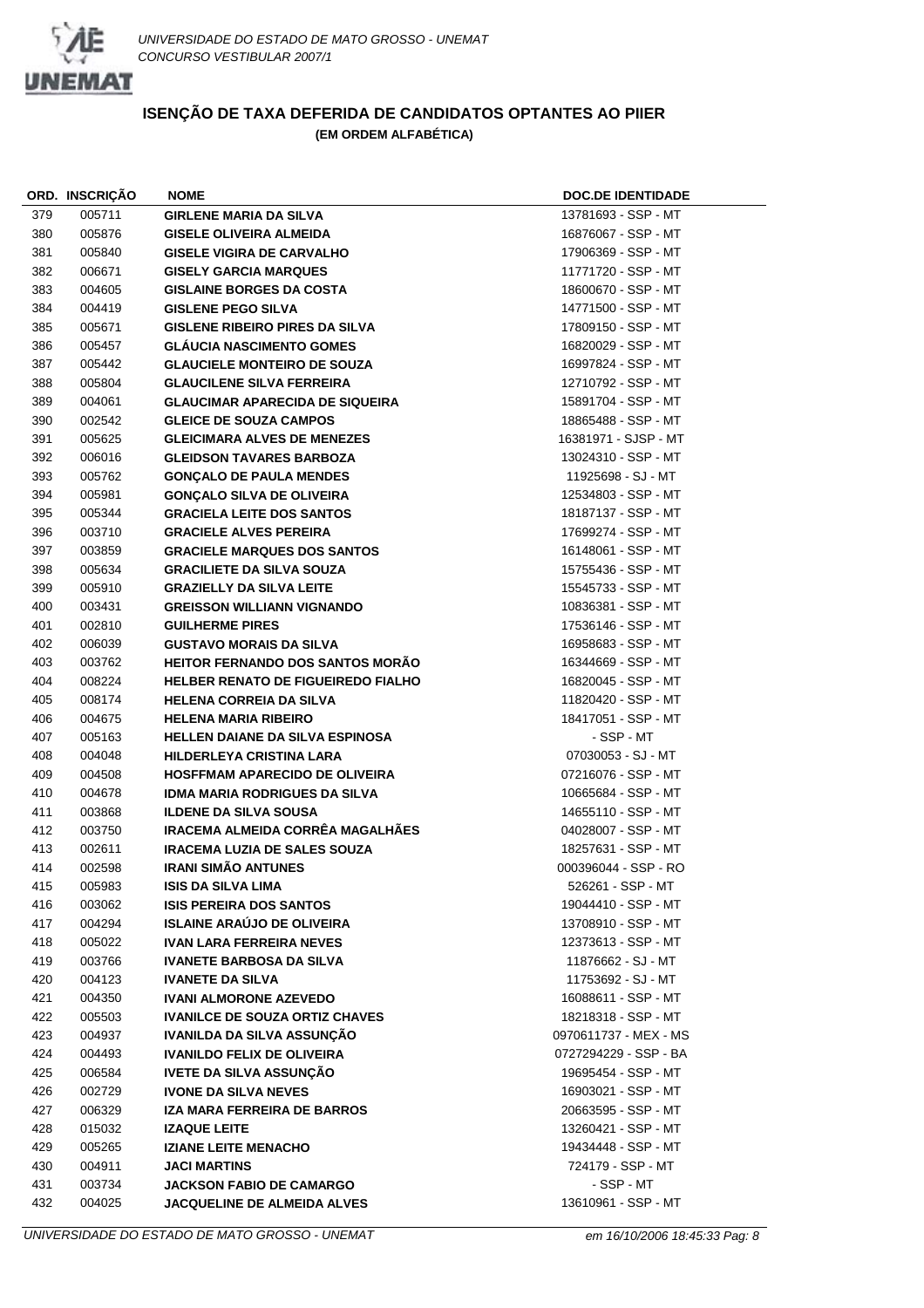

|     | ORD. INSCRIÇAO   | NOME                                      | <b>DOC.DE IDENTIDADE</b>                  |
|-----|------------------|-------------------------------------------|-------------------------------------------|
| 433 | 005915           | <b>JACQUELINE SUELEN SILVA SANTOS</b>     | 19552220 - SSP - MT                       |
| 434 | 005395           | <b>JAILTON DE ARRUDA MORAES</b>           | 10366890 - SJ - MT                        |
| 435 | 002902           | <b>JAILTON RIBEIRO</b>                    | 896254 - SSP - MT                         |
| 436 | 005703           | JAIME PASTICK GONÇALVES                   | 000653 - CBM - MT                         |
| 437 | 004321           | <b>JAIR TERTULINO DE OLIVEIRA</b>         | 10561170 - SSJ - MT                       |
| 438 | 004070           | <b>JAIZINHO DIAS DA SILVA</b>             | 15613828 - SSP - MT                       |
| 439 | 005256           | <b>JANAINA RIBEIRO PIRES</b>              | $83751 - M$ T                             |
| 440 | 003787           | <b>JANDA PAULA LEITE RIBEIRO</b>          | 15931315 - SSP - MT                       |
| 441 | 005092           | <b>JANE LEA SOARES</b>                    | 993606 - SSP - MT                         |
| 442 | 008379           | <b>JANE MARCIA DA SILVA</b>               | 14318342 - SSP - MT                       |
| 443 | 006289           | <b>JANETE RIBEIRO GARCIA</b>              | 13549456 - SSP - MT                       |
| 444 | 005082           | <b>JÁNIO TIAGO ALVES BRUNO</b>            | 18621139 - SSP - MT                       |
| 445 | 006296           | <b>JAQUELINE DA SILVA OLIVEIRA</b>        | 17481120 - SSP - MT                       |
| 446 | 006019           | <b>JAQUELINE FERRAI CAETANO</b>           | 0938439445 - MEX - MS                     |
| 447 | 006231           | <b>JAQUELINE GARCIA CORRÊA</b>            | 20410808 - SSP - MT                       |
| 448 | 006450           | <b>JAQUELINE ROCHA SEBA</b>               | 18730272 - SSP - MT                       |
| 449 | 005504           | JEAN CARLO DE FRANÇA CARNEIRO GERALDES    | 18489615 - SSP - MT                       |
| 450 | 002788           | <b>JEAN CARLOS CRIZOSTOMO DE SOUZA</b>    | 14616017 - SSP - MT                       |
| 451 | 003991           | <b>JEAN LINS DA SILVA MENDES</b>          | 13975013 - SSP - MT                       |
| 452 | 004948           | JEFERSON ADRIANO BRITO DOS SANTOS         | 13865730 - SSP - MT                       |
| 453 | 006134           | <b>JEFERSON FERREIRA DOS SANTOS</b>       | 16715640 - SSP - MT                       |
| 454 | 006025           | <b>JEFFERSON DA SILVA MARQUES</b>         | 14100193 - SSP - MT                       |
| 455 | 003131           | <b>JEFFERSON RODRIGUES MENDES</b>         | 17117895 - SSP - MT                       |
| 456 | 006259           | <b>JELNIVALDO DA SILVA</b>                | 353776671 - SSP - MT                      |
| 457 | 006257           | <b>JENIS FERREIRA DE MOURA</b>            | 000789965 - SSP - RO                      |
| 458 | 005336           | <b>JESSICA NAYARA NEVES CRUZ</b>          | 20200617 - SSP - MT                       |
| 459 | 002696           | <b>JESUEL DE SOUZA MEIRELES</b>           | 15856097 - SSP - MT                       |
| 460 | 003207           | <b>JOAB GONÇALVES DE MENEZES</b>          | 17852196 - SSP - MT                       |
| 461 | 003998           | <b>JOACILDO SILVA DA CRUZ</b>             | 11036168 - SJ - MT                        |
| 462 | 005171           | JOANA D'ARC GONÇALVES ROCHA               | 19071566 - SSP - MT                       |
| 463 | 005550           | <b>JOANA DA SILVA BARROS</b>              | 00861804 - SSP - MT                       |
| 464 | 006087           | <b>JOANA MARIA DA SILVA</b>               | 08148236 - SSP - MT                       |
| 465 | 005107           | <b>JOANE RAMOS VIANA</b>                  | 16223977 - SSP - MT                       |
|     |                  | <b>JOÃO ENELCIDIO DA SILVA</b>            |                                           |
| 466 | 006773<br>005216 | JOÃO NEI DA SILVA ORTIZ                   | 1581127 - SSP - MT<br>12247618 - SSP - MT |
| 467 |                  | <b>JOÃO PAULO BORGES DA SILVA</b>         | 14100304 - SSP - MT                       |
| 468 | 006046           |                                           | 17483530 - SSP - MT                       |
| 469 | 006147           | JOÃO PAULO DE MIRANDA                     |                                           |
| 470 | 009704           | <b>JOAO ROSA DE JESUS</b>                 | 14878526 - SSP - MT                       |
| 471 | 003278           | <b>JOCEANE LOURDES DE OLIVEIRA</b>        | 17540852 - SSP - MT                       |
| 472 | 003751           | <b>JOCENIL SILVA SANTOS</b>               | 14097567 - SSP - MT                       |
| 473 | 003771           | <b>JOCIMAL GALDINO DELGADO JUNIOR</b>     | 12621790 - SSP - MT                       |
| 474 | 005241           | <b>JOEL BENEDITO DA S NEVES CONCEIÇÃO</b> | 16713761 - SSP - MT                       |
| 475 | 004707           | <b>JOEL DA SILVA BENEVIDES</b>            | 12429767 - SSP - MT                       |
| 476 | 005456           | <b>JOENILSON DA SILVA ARRUDA</b>          | 15430766 - SSP - MT                       |
| 477 | 004815           | <b>JOICY VANESSA CAMPOS SILVA</b>         | 19017286 - SSP - MT                       |
| 478 | 004076           | <b>JOLIANE APARECIDA DA SILVA</b>         | 11525053 - SSP - MT                       |
| 479 | 006103           | <b>JONAS SANTOS DE ARAÚJO</b>             | 3881465 - DGPC - GO                       |
| 480 | 004688           | <b>JONATAS DE SOUZA BENEVIDES</b>         | 15204405 - SSP - MT                       |
| 481 | 006056           | <b>JONATHAN DA HORA CARVALHO</b>          | 17977940 - SSP - MT                       |
| 482 | 006208           | <b>JONATHAN DE MIRANDA</b>                | 18049290 - SSP - MT                       |
| 483 | 006209           | <b>JONIO DA SILVA ANDRADE</b>             | 19016530 - SSP - MT                       |
| 484 | 003972           | <b>JONY KLAY BENICIO PEREIRA</b>          | $001070 - M$ T                            |
| 485 | 004454           | <b>JOSÉ ADÃO ALVES DOS SANTOS</b>         | 17563577 - SSP - MT                       |
| 486 | 004246           | JOSÉ DA GUIA DAS NEVES CONCEIÇÃO          | 13214519 - SSP - MT                       |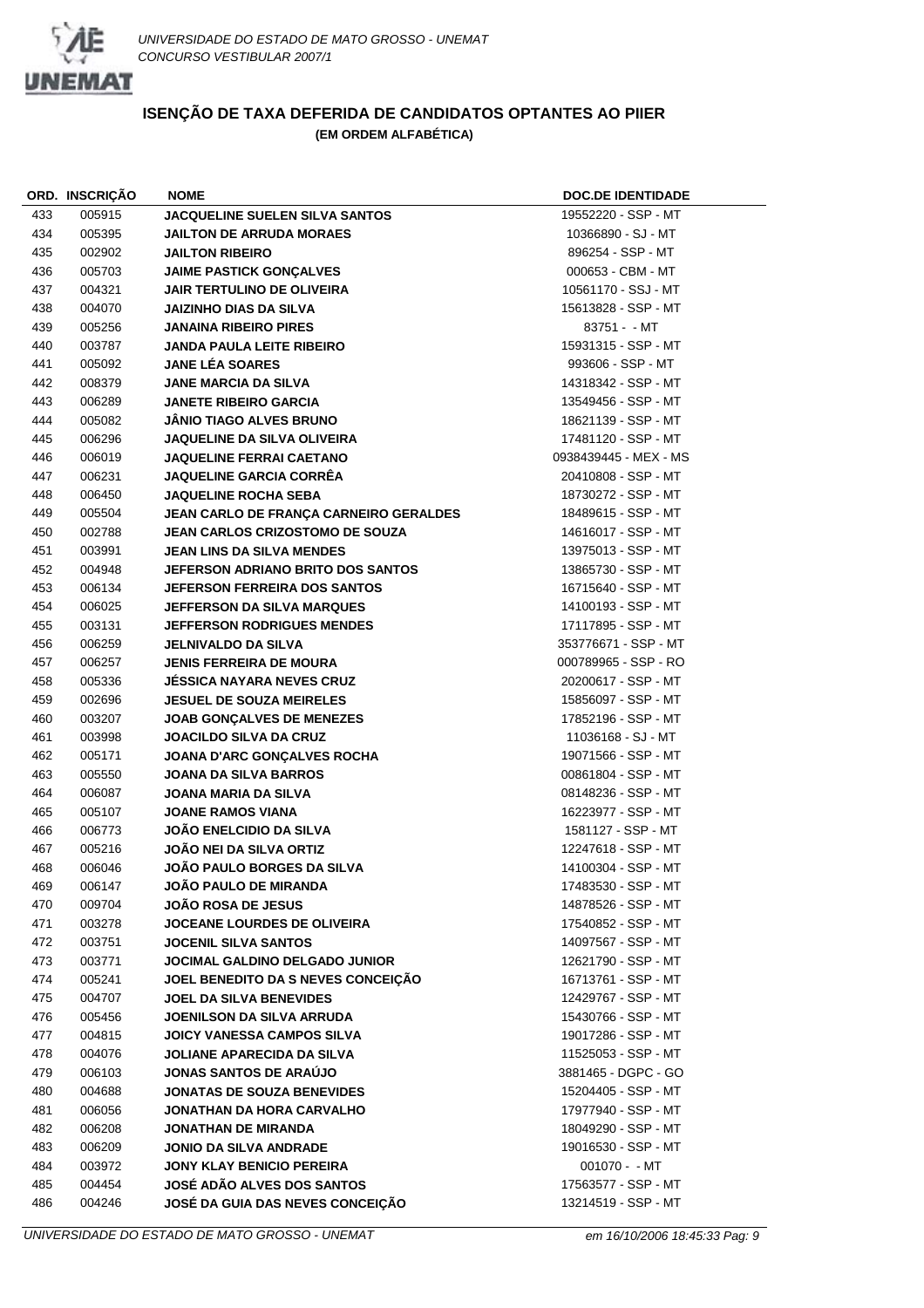

|     | ORD. INSCRIÇÃO   | <b>NOME</b>                              | <b>DOC.DE IDENTIDADE</b>                   |
|-----|------------------|------------------------------------------|--------------------------------------------|
| 487 | 006675           | <b>JOSÉ DELHIOMARIO JACINTO</b>          | 15871991 - SSP - MT                        |
| 488 | 003150           | <b>JOSÉ DIAS ALVES</b>                   | 15019560 - SSP - MT                        |
| 489 | 006219           | <b>JOSÉ LUIZ BEZERRA HURTADO</b>         | 14199955 - SSP - MT                        |
| 490 | 005215           | JOSÉ LUIZ DE JESUS EGUES DE OLIVEIRA     | 11753471 - SJ - MT                         |
| 491 | 004712           | <b>JOSÉ MARIA DE SOUZA</b>               | 13169637 - SSP - MT                        |
| 492 | 006068           | <b>JOSÉ SILVIO CARDOSO DE OLIVEIRA</b>   | 11246740 - SSP - MT                        |
| 493 | 005466           | <b>JOSELAINE DA SILVA POUSO</b>          | 19020392 - SSP - MT                        |
| 494 | 006532           | <b>JOSIANE ALBUQUERQUE DO PRADO</b>      | 20202245 - SSP - MT                        |
| 495 | 005058           | <b>JOSIANE CRISTINA DE PINHO</b>         | 17237408 - SSP - MT                        |
| 496 | 005157           | <b>JOSIANE INES DE SOUZA</b>             | 15318575 - SSP - MT                        |
| 497 | 006227           | <b>JOSIANE NUNES DOS SANTOS</b>          | 17386446 - SSP - MT                        |
| 498 | 004679           | <b>JOSIEL AUGUSTO DE PINHO</b>           | 17236967 - SSP - MT                        |
| 499 | 006344           | <b>JOSINEI RIBEIRO DE OLIVEIRA</b>       | 11902710 - SJ - MT                         |
| 500 | 009705           | JOYDSON WEIZMAN DO VALE                  | 13763334 - SSP - MT                        |
| 501 | 003979           | <b>JUAREZ TESORI DA COSTA</b>            | 13949861 - SSP - MT                        |
| 502 | 005779           | <b>JUCILEI DE CARME MUNIZ</b>            | 15351050 - SSP - MT                        |
| 503 | 006331           | <b>JUCILENE LIRA CEBALHO DE CAMPOS</b>   | 16829719 - SSP - MT                        |
| 504 | 008025           | <b>JUCIMARA FÁTIMA DE OLIVEIRA PINTO</b> | 14935007 - SSP - MT                        |
| 505 | 006591           | <b>JUCINEIA FERREIRA DE ARRUDA</b>       | 16019423 - SSP - MT                        |
| 506 | 002882           | <b>JULIA NETA ELIAS DOS SANTOS</b>       | 1658522 - SJSP - MT                        |
| 507 | 005696           | <b>JULIANA DE SOUZA SILVA</b>            | 18815391 - SSP - MT                        |
| 508 | 002533           | <b>JULIANA GRACIELI DE F FERNANDES</b>   | 14817012 - SSP - MT                        |
| 509 | 006552           | <b>JULIANA MARTINS AGUILHERA</b>         | 16490720 - SJ - MT                         |
| 510 | 006215           | <b>JULIANA ORTIZ VELASCO</b>             | 18949606 - SSP - MT                        |
| 511 | 002851           | <b>JULIANA SOUSA ROCHA CARVALHO</b>      | 11483423 - SJ - MT                         |
| 512 | 006430           | <b>JULIANE LEITE BATISTA</b>             | 15856413 - SSP - MT                        |
| 513 | 005117           | <b>JULIANE MACEDO</b>                    | 612322 - SSP - MS                          |
| 514 | 006228           | <b>JULIENE BRUNO</b>                     | 18822614 - -                               |
| 515 | 006036           | <b>JULIO CESAR RAMOS DE JESUS</b>        | 10168001 - SJ - MT                         |
| 516 | 003768           | <b>JULIO CEZAR DE LIMA CERQUEIRA</b>     | 17229308 - SSP - MT                        |
| 517 | 006595           | <b>JUNIO MARTINHO PINTO</b>              | 706222 - SSP - RO                          |
| 518 | 005055           | <b>JUNIOR DO NASCIMENTO MENACHO</b>      | 19843674 - SSP - MT                        |
| 519 | 006013           | <b>JUNIOR MARTINS DA SILVA</b>           | 17481643 - SSP - MT                        |
| 520 | 005255           | <b>JURANDIR ALVES DA SILVA</b>           | 18589774 - SSP - MT                        |
| 521 | 003959           | <b>JURANDIR DE OLIVEIRA SILVA</b>        | 001017374 - SSP - MT                       |
| 522 | 004416           | <b>JUSCELIA APARECIDA DE SOUZA</b>       | 20172435 - SSP - MT                        |
| 523 | 004202           | JUSCILENIA PINHEIRO DE JESUS ALVES       | 14203898 - SSP - MT                        |
| 524 | 008173           | <b>JUSLLY SILVA ANDRADE</b>              | 19407181 - SSP - MT                        |
| 525 | 008034           | <b>JUSTINO TOLEDO</b>                    | 356921219 - SSP - SP                       |
|     |                  | <b>KAREN CELIA ESPINOZA SONAQUE</b>      |                                            |
| 526 | 006593           | <b>KARITON CELIO FONSECA</b>             | 20962177 - SSP - MT<br>15480640 - SSP - MT |
| 527 | 006708<br>004578 | <b>KARLA DAIANNE PEDROSO</b>             | 20171218 - SSP - MT                        |
| 528 |                  |                                          |                                            |
| 529 | 003514           | KATIA DE OLIVEIRA PINTO                  | 19575351 - SSP - MT                        |
| 530 | 005853           | KATIA REGINA DA SILVA NUNES              | 001330796 - SSP - RJ                       |
| 531 | 002578           | <b>KEILA ARAUJO DIAS</b>                 | 18924931 - SSP - MT                        |
| 532 | 004734           | KEILA DE ALMEIDA DA SILVA                | 000890900 - SSP - RO                       |
| 533 | 006173           | KELLY LETICIA GERALDES DE ASSUNÇÃO       | 13807307 - SSP - MT                        |
| 534 | 006553           | <b>KELY CRISTINA MAMORE</b>              | 17472440 - SSP - MT                        |
| 535 | 008011           | <b>KENIA BORROMEU DA SILVA</b>           | 17582172 - SSP - MT                        |
| 536 | 005258           | <b>KETHELLIN CRISTINA MENDES SEBA</b>    | 18590250 - SSP - MT                        |
| 537 | 002680           | <b>KEYLIJANE ALVES DA SILVA</b>          | 17064392 - SSP - MT                        |
| 538 | 005071           | <b>KLEBER GONÇALVES DA ROCHA</b>         | 13043412 - SSP - MT                        |
| 539 | 004661           | <b>KLEIDMARY EVELIN MORAES MEJIAS</b>    | 19977093 - SSP - MT                        |
| 540 | 006625           | <b>LAIANE DA SILVA MIRANDA</b>           | 13346881 - SSP - MT                        |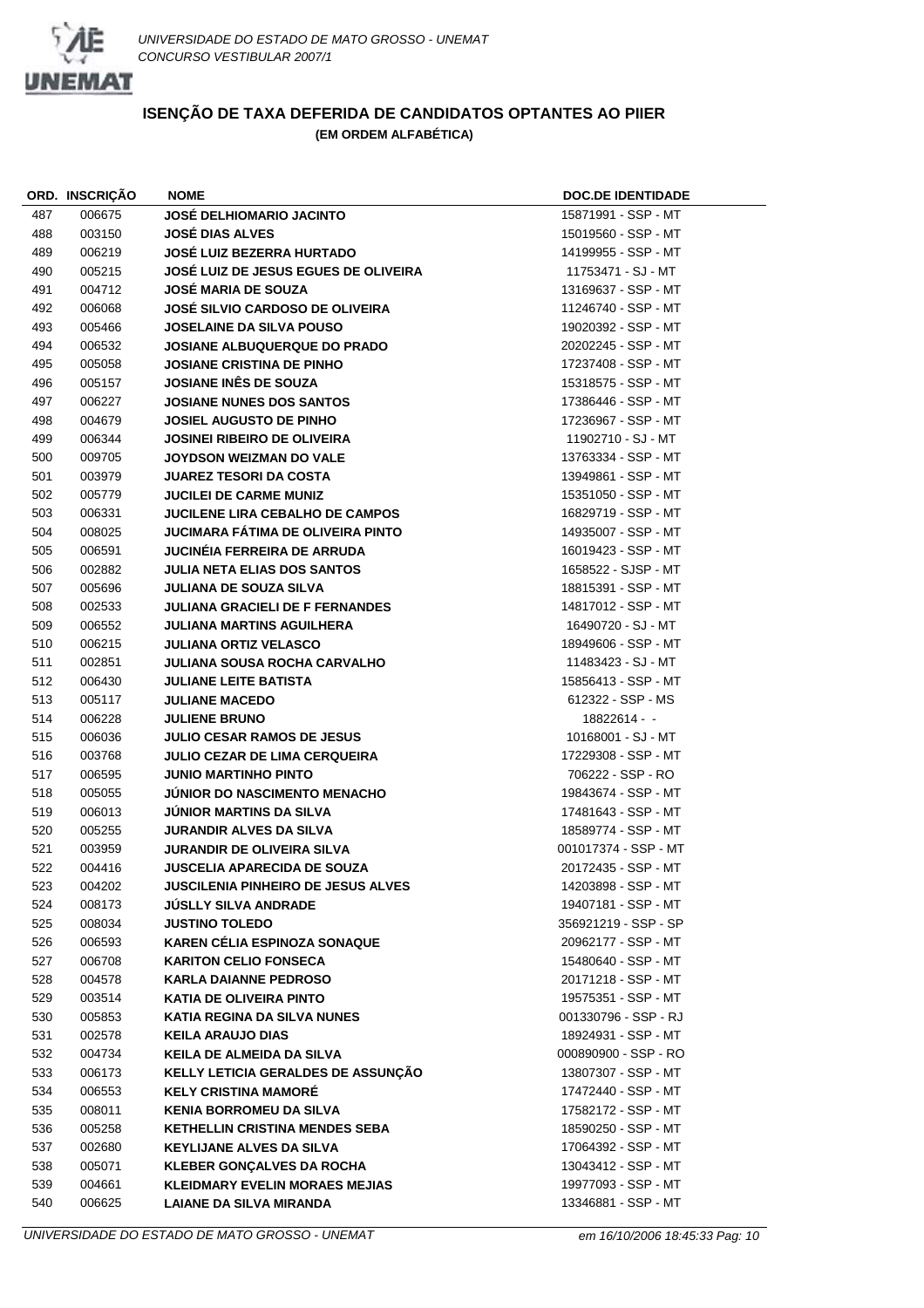

|     | ORD. INSCRIÇAO | <b>NOME</b>                             | <b>DOC.DE IDENTIDADE</b> |
|-----|----------------|-----------------------------------------|--------------------------|
| 541 | 008231         | <b>LAILMA RAMOS DE ARRUDA</b>           | 14228220 - SSP -         |
| 542 | 006632         | <b>LAURA NASCIMENTO GOMES</b>           | 17843952 - SSP - MT      |
| 543 | 004856         | LAURA PIEDADE DA ROCHA LEITE            | 16092260 - SSP - MT      |
| 544 | 015057         | <b>LAURILEIA FERNANDES B NASCIMENTO</b> | 14259001 - SSP - MT      |
| 545 | 005322         | <b>LAYLA DENISE DA COSTA</b>            | 18690890 - SSP - MT      |
| 546 | 002853         | <b>LEANDRO DE JESUS CAFÉ</b>            | 4636931 - SSP - GO       |
| 547 | 006192         | <b>LECI MARTINS DE OLIVEIRA</b>         | 0201946449 - SSP - RJ    |
| 548 | 002946         | <b>LEDA TATIANE DE LIMA</b>             | 15928772 - SSP - MT      |
| 549 | 006730         | LEDINEIA A OLIVEIRA JACOBINA            | 11095946 - SSP - MT      |
| 550 | 002516         | <b>LEGIMAR ARCANJO DE SOUZA</b>         | 16253337 - SSP - MT      |
| 551 | 006066         | <b>LÉIA DA ROSA BARROS</b>              | 10954376 - SSP - MT      |
| 552 | 005385         | <b>LÉIA DA SILVA FERNANDES</b>          | 18057110 - SSP - MT      |
|     | 006601         |                                         | 7536933 - SSP - MT       |
| 553 |                | LEILA CONCEIÇÃO ANTUNES DA CRUZ         |                          |
| 554 | 002719         | LEILA DE PAULA                          | 16248171 - SSP - MT      |
| 555 | 006055         | <b>LENI SOBRINHA RAMOS DE SOUZA</b>     | 10968300 - SJ - MT       |
| 556 | 004984         | <b>LEOLINO MUNIZ CARNEIRO</b>           | 05156017 - SSP - MT      |
| 557 | 003967         | <b>LEONDENIS DIAS DOS SANTOS</b>        | 02802015 - SJ - MT       |
| 558 | 006448         | <b>LEONILDO DE CARVALHO BRONZATTI</b>   | 17580986 - SSP - MT      |
| 559 | 015051         | LEONORA NICACIA MOREIRA TEIXEIRA        | 13594591 - SSP - MT      |
| 560 | 006240         | <b>LEUMA RIBEIRO ALENCAR CAMPOS</b>     | 915244 - SSP - MT        |
| 561 | 005224         | LEYDE MARIANA FREITAS DE OLIVEIRA       | 13081314 - SSP - MT      |
| 562 | 006255         | <b>LIAN HELENA SILVA SERAPIAO</b>       | 17308089 - SSP - MT      |
| 563 | 004769         | <b>LIBENCIO LEITE DA CRUZ</b>           | 738109 - SSP - MT        |
| 564 | 005422         | <b>LIBERTO DE SOUZA</b>                 | 514624 - SSP - MT        |
| 565 | 005958         | LIDIANE CRISTINA DO C E SILVA           | 13705555 - SSP - MT      |
| 566 | 003873         | LILIAN LISBOA CORREIA                   | 155411903 - SSP - MT     |
| 567 | 006234         | LILLYANNE CAVALCANTE ROCHA              | 13223461 - SSP - MT      |
| 568 | 004874         | LINDALVA FRANCISCA DE OLIVEIRA          | 17307996 - SSP - MT      |
| 569 | 002667         | LINDAMARA ALVINO DOS SANTOS             | 09830472 - SSP - MT      |
| 570 | 004389         | <b>LINDAURA LEMOS DOS SANTOS</b>        | 15232638 - SSP - MT      |
| 571 | 006784         | <b>LINDOMAR FRERES FABLÍCIO</b>         | 07355246 - SSP - MT      |
| 572 | 006688         | <b>LISLEY LUZIA DE MIRANDA</b>          | 18049133 - SSP - MT      |
| 573 | 003744         | <b>LOIL MARTINS GONÇALVES</b>           | 16895800 - SSP - MT      |
| 574 | 005790         | LOUCIMARIA COUTO DA COSTA               | 20060351 - SSP - MT      |
| 575 | 006064         | <b>LOURENA DAENE DIAS</b>               | 15430154 - SSP - MT      |
| 576 | 005381         | LOURENÇO CARVALHO DA SILVA              | 11087528 - SSP - MT      |
| 577 | 002628         | <b>LUANA TEIXEIRA ALVES</b>             | 18850529 - SSP - MT      |
| 578 | 004471         | <b>LUANY ALVES DA SILVA</b>             | 15354920 - SSP - MT      |
| 579 | 009718         | <b>LUCAS BONIFACIO DE ARRUDA</b>        | 17904096 - SSP - MT      |
| 580 | 005404         | <b>LUCELIA NUNES MACIEL</b>             | 16831250 - SSP - MT      |
| 581 | 004612         | <b>LUCI GOMES DA SILVA</b>              | 10329005 - SJ - MT       |
| 582 | 002572         | LUCI MARIA PINTO DE ARAÚJO              | 19571399 - SSP - MT      |
| 583 | 004363         | <b>LUCIANA CRISTINA VERONESE</b>        | 12304310 - SSP - MT      |
| 584 | 009000         | LUCIANA FRAGA LEOCADIO                  | 4265009 - DGPC - GO      |
| 585 | 002554         | LUCIANA MIRANDA FERREIRA                | 17113806 - SSP - MT      |
| 586 | 004071         | <b>LUCIANA SOUSA</b>                    | 495271 - PC - PA         |
| 587 | 006594         | <b>LUCIANE CÂNDIDO DA SILVA</b>         | 14226359 - SSP - MT      |
| 588 | 015040         | LUCIANE GONÇALVES PINTO DE JESUS        | 16094832 - SSP - MT      |
| 589 | 003735         | <b>LUCIANO ALVES DA SILVA</b>           | 11005955 - SSP - MT      |
| 590 | 006484         | <b>LUCIANO BENEDITO DA CRUZ</b>         | 18161723 - SSP - MT      |
| 591 | 008386         | LUCIANO CARLOS PALOCIA                  | 10170227 - SSP - MT      |
| 592 | 002947         | LUCIANO OLIVEIRA DOS SANTOS             | 11915528 - SJ - MT       |
| 593 | 006183         | LUCIANO ROCHA DE OLIVEIRA               | 150808972 - SSP - MT     |
| 594 | 016007         | <b>LUCIANO VIEIRA MATOS</b>             | $13652591 - -$           |
|     |                |                                         |                          |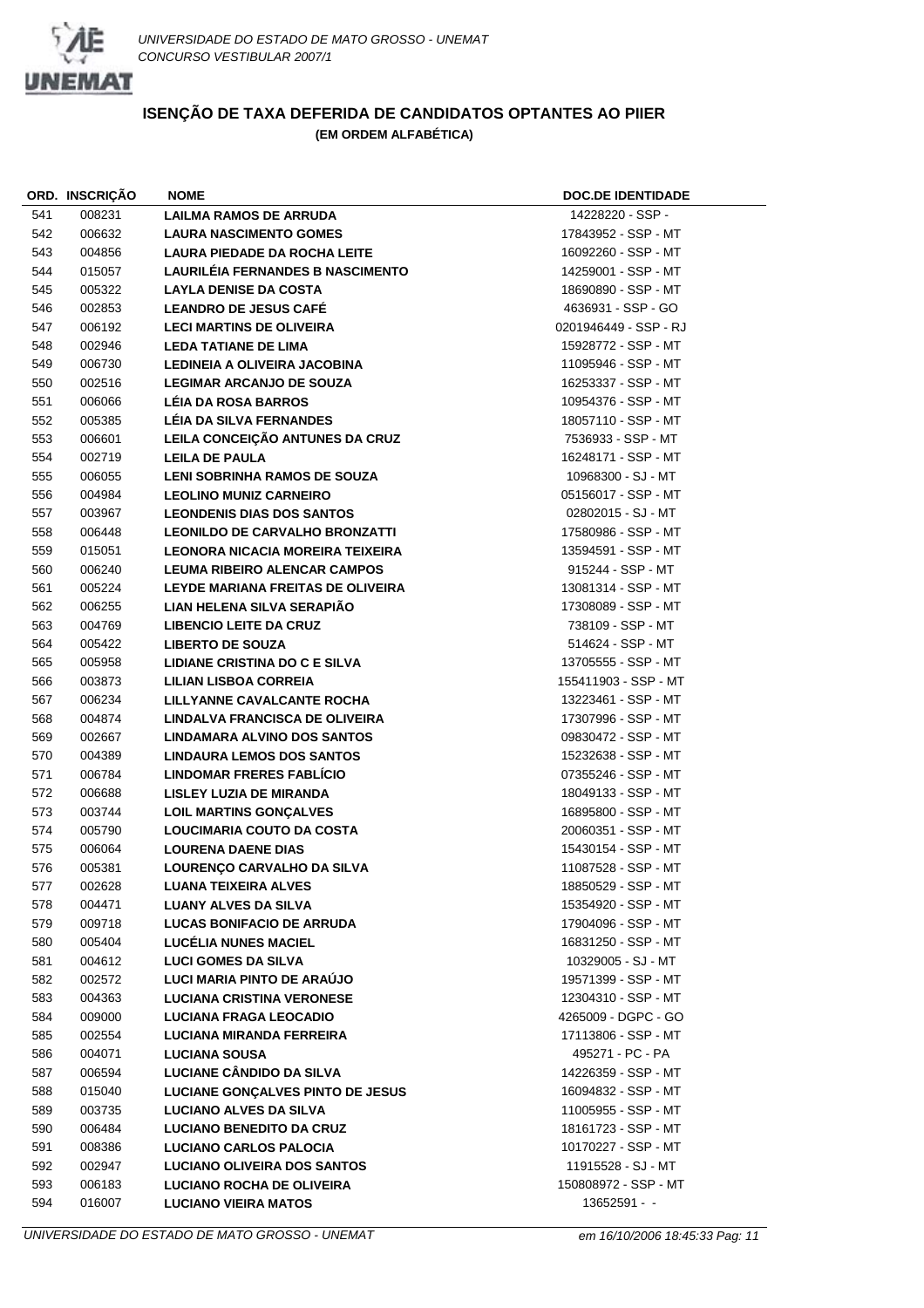

|     | ORD. INSCRIÇÃO | NOME                                     | <b>DOC.DE IDENTIDADE</b> |
|-----|----------------|------------------------------------------|--------------------------|
| 595 | 005329         | <b>LUCIENE ALMEIDA</b>                   | 17944627 - SSP - MT      |
| 596 | 008246         | <b>LUCILENE DA SILVA CASTRO</b>          | 15899225 - SSP - MT      |
| 597 | 005944         | LUCILENE JUSTINA DA SILVA                | 170298702 - SSP - MT     |
| 598 | 003875         | <b>LUCILENE MACEDO DE ALMEIDA</b>        | 17034906 - SSP - MT      |
| 599 | 006676         | <b>LUCILEUZA DE MORAES SURUBIM</b>       | 14473070 - SSP - MT      |
| 600 | 002832         | <b>LUCIMAR ANDRADE OLANDA</b>            | 623102 - SSP - MT        |
| 601 | 004069         | LUCIMAR KEILA VITURINO                   | 421099859 - SSP - SP     |
| 602 | 003907         | <b>LUCIMAR MARIA RAMOS GUTJAHR</b>       | 61720278 - SSP - PR      |
| 603 | 005688         | <b>LUCIMARA DA SILVA</b>                 | 17823510 - SSP - MT      |
| 604 | 004691         | <b>LUCIMARA RIBEIRO SILVA</b>            | 15410420 - SSP - MT      |
| 605 | 005594         | <b>LUCINEI ASSIS NUNES</b>               | 15823174 - SSP - MT      |
| 606 | 002590         | <b>LUCINEIDE DE SOUZA XAVIER</b>         | 13154958 - SSP - MT      |
| 607 | 004059         | LUCINEIDE PEREIRA DE LIMA                | 972966 - SSP - MT        |
| 608 | 005450         | <b>LUCINETE LEITE DA SILVA</b>           | 12875260 - SSP - MT      |
| 609 | 004501         | LUCIO AVELINO OZANAZOKAESE               | 15515567 - SSP - MT      |
| 610 | 004052         | LUCIVALDA JOSÉ DOS SANTOS SILVA          | 11713160 - SJ - MT       |
| 611 | 004373         | <b>LUCIVONE PEREIRA GOMES</b>            | 13259431 - SSP - MT      |
| 612 | 002835         | <b>LUCY MENEZES DA SILVA</b>             | 13486144 - SSP - MT      |
| 613 | 006428         | <b>LUIS ERCULANO DA COSTA LEITE</b>      | 522551 - SSP - MT        |
| 614 | 005144         | <b>LUIS GERALDO DE MORAIS</b>            | 13959654 - SSP - MT      |
| 615 | 005627         | <b>LUIS MARCIO DA SILVA</b>              | 13213580 - SSP - MT      |
| 616 | 006164         | LUIZ ALBERTO PEDREIRA DOS SANTOS         | 443411 - MM - DF         |
| 617 | 008133         | <b>LUIZ ALBERTO TRINDADE LEMOS</b>       | 0585248 - SSP - MT       |
| 618 | 004638         | LUIZ BATISTA FRANÇA RIBEIRO              | 13043226 - SSP - MT      |
| 619 | 004834         | LUIZ CABRAL DE CARVALHO                  | 13603809 - SSP - MT      |
| 620 | 004775         | <b>LUIZ FERNANDO DE ALMEIDA</b>          | 14715481 - SSP - MT      |
| 621 | 006464         | <b>LUIZ MÁRIO NEVES SANTANA</b>          | 14687836 - SSP - MT      |
| 622 | 005187         | <b>LUIZ VIANA MENDES</b>                 | 18534945 - SSP - MT      |
| 623 | 004268         | <b>LUIZA CRISTIANE ALVES REOLON</b>      | 18216889 - SSP - MT      |
| 624 | 002855         | <b>LUZIA HELENA FLEDERICO</b>            | 2210405 - SSP - GO       |
| 625 | 005050         | <b>LUZIA SALES DE BARROS</b>             | 14472090 - SSP - MT      |
| 626 | 005262         | LUZIA SILVA DA PENHA                     | 17997429 - SSP - MT      |
| 627 | 002647         | <b>LUZIA SILVA GONÇALVES</b>             | 13245147 - SSP - MT      |
| 628 | 005095         | <b>LUZIANE FÁTIMA RODRIGUES DA CUNHA</b> | 0926378746 - MEX - MS    |
| 629 | 004619         | <b>LUZIMAR PENHA DA SILVA</b>            | 8158908 - SSP - MT       |
| 630 | 002537         | <b>LUZINETE DA SILVA GONCALVES</b>       | 16931548 - SSP - MT      |
| 631 | 004056         | <b>LUZINEUZA BARBOZA DOS SANTOS</b>      | 14914506 - SSP - MT      |
| 632 | 005718         | <b>MAGNA DE PAULA FARIA</b>              | 16666348 - SSP - MT      |
| 633 | 008038         | <b>MAGNO PEREIRA DA LUZ SILVA</b>        | 19321791 - SSP - MT      |
| 634 | 005293         | <b>MANOEL ALBERTO DE ARRUDA</b>          | 762737 - SSP - MT        |
| 635 | 008162         | <b>MARCELA ALVARENGA DA SILVA</b>        | 14385163 - SSP - MT      |
| 636 | 008028         | <b>MARCELA DE ALMEIDA SILVA</b>          | 16489799 - SSP - MT      |
| 637 | 004107         | <b>MARCELA FERNANDES RIBAS</b>           | 14478650 - SSP - MT      |
| 638 | 005973         | <b>MARCELO C ROCHA</b>                   | 17579686 - SSP - MT      |
| 639 | 002556         | <b>MARCELO CRISTIANO F DE ASSIS</b>      | 19794819 - SSP - MT      |
| 640 | 003151         | <b>MARCELO ROCHA DE DEUS</b>             | 18615643 - SSP - MT      |
| 641 | 006101         | <b>MARCELO RODRIGUES DIAS</b>            | 15078450 - SSP - MT      |
| 642 | 008004         | <b>MARCELO SERGIO BASTOS</b>             | 11653850 - SSP - MT      |
|     | 008036         | <b>MARCIA APARECIDA DE SOUZA MEIRA</b>   | 10196668 - SJ - MT       |
| 643 |                | <b>MARCIA AZARIAS GOMES</b>              | 10740031 - SJ - MT       |
| 644 | 004130         |                                          |                          |
| 645 | 006058         | <b>MARCIA DE SOUZA SILVA</b>             | 20962703 - SSP - MT      |
| 646 | 015059         | <b>MARCIA SANTA DE ALMEIDA</b>           | 08849862 - SSP - MT      |
| 647 | 003281         | <b>MARCIANE DE SOUZA</b>                 | 17879507 - SJ - MT       |
| 648 | 004985         | <b>MARCIEL MARIANO SÃO BERNARDO</b>      | 17236550 - SSP - MT      |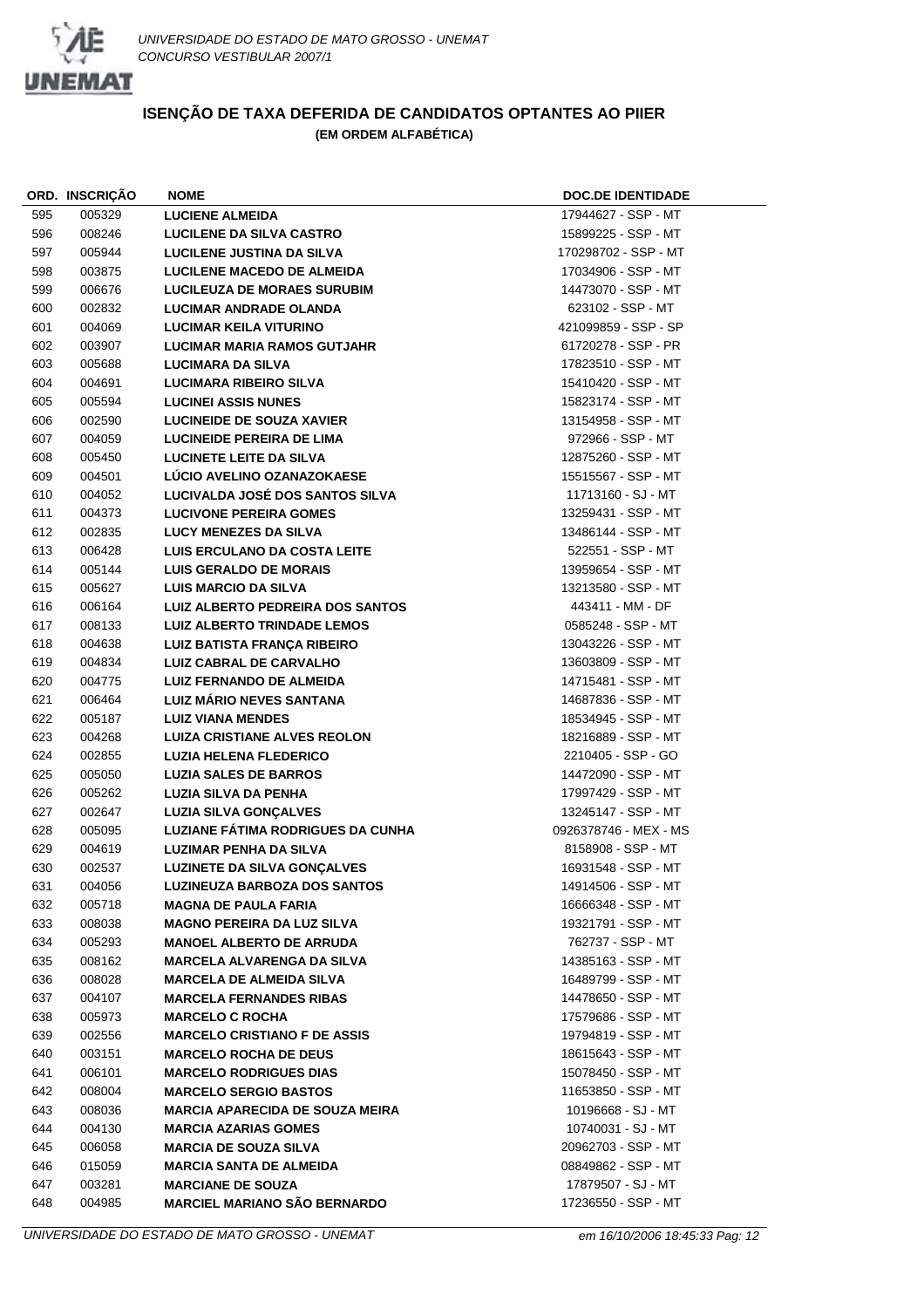

|     | ORD. INSCRIÇÃO | <b>NOME</b>                                   | <b>DOC.DE IDENTIDADE</b> |
|-----|----------------|-----------------------------------------------|--------------------------|
| 649 | 006268         | <b>MARCIELE DE CARVALHO MARTINS</b>           | 20887370 - SSP - MT      |
| 650 | 003263         | <b>MARCIELI VENANCIO PINHEIRO</b>             | 16803450 - SSP - MT      |
| 651 | 004914         | <b>MARCIENE A DE OLIVEIRA NERY</b>            | 10989145 - SSP - MT      |
| 652 | 006095         | <b>MARCILEI OLIMPIA DA CUNHA</b>              | 1744150 - SSP - MT       |
| 653 | 008161         | <b>MARCILENE CORREA DE ARRUDA</b>             | 16166884 - SSP - MT      |
| 654 | 006197         | <b>MARCILENE PIRES DE MORAES</b>              | 14101840 - SSP - MT      |
| 655 | 011038         | <b>MARCIO PROENÇA DE ARAUJO</b>               | 12219584 - SJ - MT       |
| 656 | 015042         | <b>MARCIONE MANOEL DE ARRUDA</b>              | 17004705 - SSP - MT      |
| 657 | 005507         | <b>MARCOS JULIANO RODRIGUES</b>               | 18432514 - SSP - MT      |
| 658 | 005484         | <b>MARCOS LEIZ DE OLIVEIRA NERY</b>           | 12601411 - SSP - MT      |
| 659 | 006141         | <b>MARCOS ROGERIO DE ALMEIDA</b>              | 15021777 - SSP - MT      |
| 660 | 006466         | <b>MARCOS VINICIUS DA S OLIVEIRA</b>          | 12332798 - SJ - MT       |
| 661 | 005032         | <b>MARGARETE SOUZA DA SILVA</b>               | 12545996 - SSP - MT      |
| 662 | 002875         | <b>MARIA APARECIDA COSTA FRAGA</b>            | 06163831 - SSP - MT      |
| 663 | 011032         | <b>MARIA APARECIDA DA SILVA</b>               | 12976180 - SSP - MT      |
| 664 | 005878         | <b>MARIA APARECIDA DA SILVA</b>               | 18562604 - SSP - MT      |
| 665 | 004142         | <b>MARIA APARECIDA GERMANO DA SILVA</b>       | 58782580 - SSP - PR      |
| 666 | 002852         | <b>MARIA APARECIDA PEREIRA RODRIGUES</b>      | 32687403380599 - -       |
| 667 | 004737         | <b>MARIA APARECIDA RAMOS DE OLIVEIRA</b>      | 14278618 - SSP - MT      |
| 668 | 002846         | <b>MARIA AUXILIADORA LOPES ALVES DA SILVA</b> | 16244621 - SSP - MT      |
| 669 | 004067         | <b>MARIA CELVA NUNES</b>                      | 19187475 - SSP - MT      |
| 670 | 005089         | <b>MARIA CRISTINA S DE BARROS</b>             | 12955973 - SSP - MT      |
| 671 | 004686         | <b>MARIA DA GLÓRIA SILVA CRUZ</b>             | 17944171 - SSP - MT      |
| 672 | 006304         | <b>MARIA DA GUIA SOUZA DE PAULA</b>           | 14980878 - SSP - MT      |
| 673 | 005709         | <b>MARIA DE FÁTIMA ALMEIDA</b>                | 13080172 - SSP - MT      |
| 674 | 004650         | <b>MARIA DE FATIMA ALMEIDA DE MORAES</b>      | 655498 - SSP - MT        |
| 675 | 006238         | <b>MARIA DE FATIMA FERREIRA</b>               | 990559 - SSP - MT        |
| 676 | 005643         | <b>MARIA DE LOURDES ARTIAGA</b>               | 603154 - SSP - MT        |
| 677 | 008040         | <b>MARIA DE LOURDES LEITE DA COSTA</b>        | 11086742 - SJ - MT       |
| 678 | 003137         | <b>MARIA DE LURDES GOMES MACHADO</b>          | 14221012 - SSP - MT      |
| 679 | 005028         | <b>MARIA DO CARMO CEBALHO</b>                 | 16032497 - SSP - MT      |
| 680 | 002950         | <b>MARIA DOS SANTOS</b>                       | 15800326 - SSP - MT      |
| 681 | 004140         | <b>MARIA ELENA DIAS DA SILVA</b>              | 09124454 - SSP - MT      |
| 682 | 004755         | <b>MARIA ELIANE PAIVA DA SILVA</b>            | 59366483 - SSP - CE      |
| 683 | 005090         | <b>MARIA ELIZABETH DA SILVA PLAQUI</b>        | 16830156 - SSP - MT      |
| 684 | 003660         | <b>MARIA ESTER DOS SANTOS NEVES</b>           | 181950302 - SSP - MT     |
| 685 | 006298         | <b>MARIA EVA JAIVONES</b>                     | 735640 - SSP - MT        |
| 686 | 004582         | <b>MARIA GENILZA SANTOS DE DEUS</b>           | 2000002013244 - SSP - AL |
| 687 | 008000         | <b>MARIA JOCILENE DE MORAES</b>               | 20158963 - SSP - MT      |
| 688 | 005346         | <b>MARIA JOSÉ LEITE CENA</b>                  | 07242697 - SSP - MT      |
| 689 | 004242         | MARIA JOSÉ RODRIGUES CRUZ SILVA               | 299118101 - SSP - SP     |
| 690 | 005232         | <b>MARIA LUCIANA DE CARVALHO RODRIGUES</b>    | 16851889 - SSP - MT      |
| 691 | 008039         | <b>MARIA LUCINETE LEITE DA COSTA</b>          | 17371619 - SSP - MT      |
| 692 | 005367         | <b>MARIA LUIZA BRUNO PARANGABA</b>            | 300080 - SSP - MT        |
| 693 | 002870         | <b>MARIA LUIZA PEREIRA ELIAS</b>              | 3900163 - DGPC - GO      |
| 694 | 008187         | MARIA MADALENA DA SILVA                       | 16901002 - SSP - MT      |
| 695 | 003529         | <b>MARIA MARCELINA DA SILVA</b>               | 281226 - SSP - MT        |
| 696 | 003759         | <b>MARIA NUNES DOS SANTOS</b>                 | 763595 - SESP - RO       |
| 697 | 004506         | <b>MARIA RAIMUNDA FELIPE DE OLIVEIRA</b>      | 14948940 - SSP - MT      |
| 698 | 006419         | <b>MARIA RAMONA AIRES DE OLIVEIRA</b>         | 10457992 - SJ - MT       |
| 699 | 004219         | <b>MARIA RODRIGUES</b>                        | 07761678 - SSP - MT      |
| 700 | 003264         | <b>MARIA ROSIANE DA SILVA</b>                 | 1900888 - SSP - AL       |
| 701 | 003099         | <b>MARIA ROSILENE LUIZ BRANDAO</b>            | 15520455 - SSP - MT      |
| 702 | 004183         | <b>MARIA RUTE DE ANDRADE SILVA</b>            | 594977 - SSP - SE        |
|     |                |                                               |                          |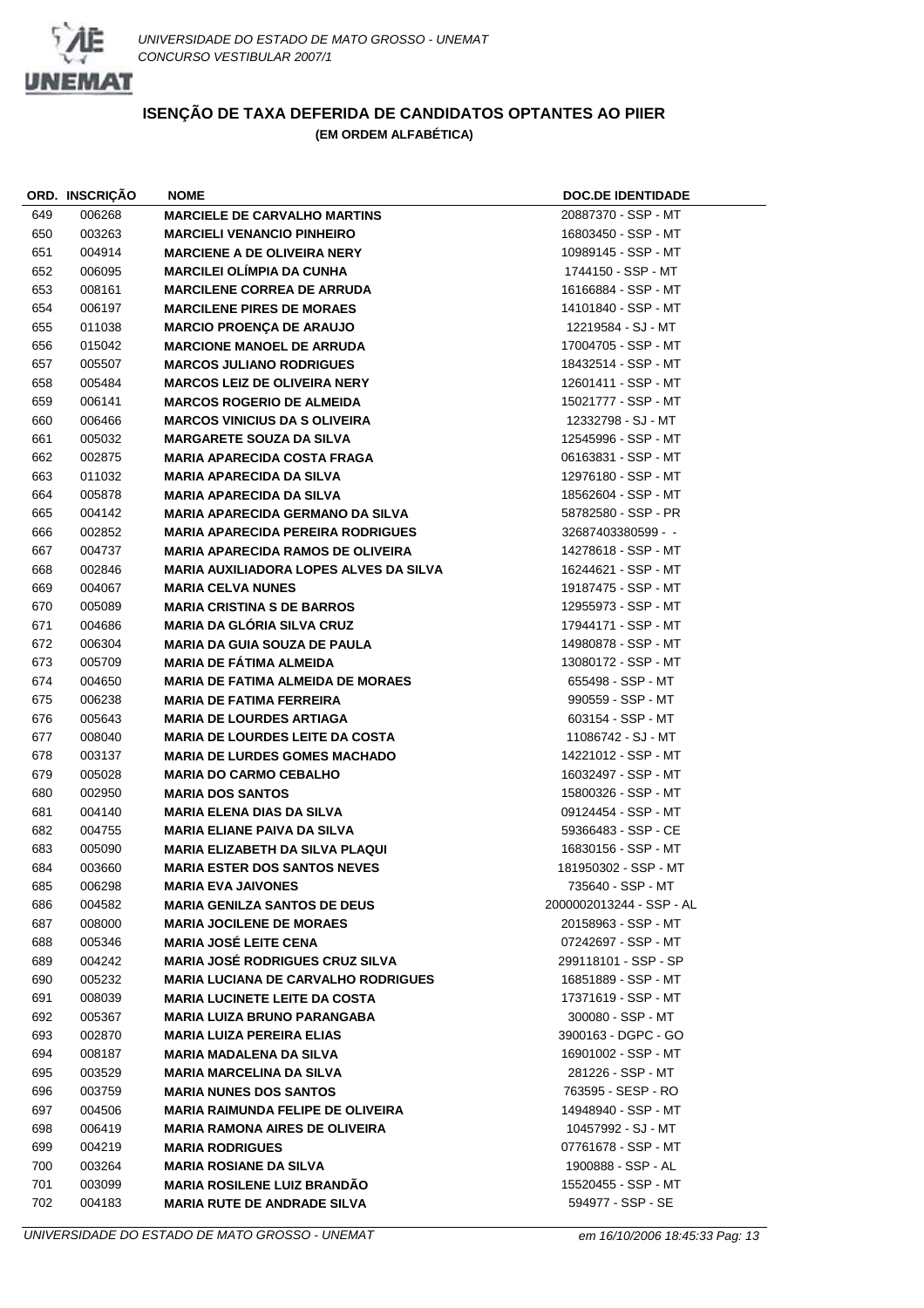

|     | ORD. INSCRIÇAO | <b>NOME</b>                                | <b>DOC.DE IDENTIDADE</b> |
|-----|----------------|--------------------------------------------|--------------------------|
| 703 | 006336         | <b>MARIA SALETE DE MORAES</b>              | 223411 - SSP - MT        |
| 704 | 005302         | <b>MARIA SILENE DA SILVA SANTOS</b>        | 809506 - SSP - MT        |
| 705 | 003737         | <b>MARIA STELLA DA SILVA</b>               | 7088531 - SSP - MT       |
| 706 | 004252         | <b>MARIA ZILNEKELY DE OLIVEIRA ANDRADE</b> | 17391636 - SSP - MT      |
| 707 | 005757         | <b>MARIA ZULEIDE DOS SANTOS MUNIZ</b>      | 11664428 - SJ - MT       |
| 708 | 015021         | <b>MARIANA DE AZEVEDO CAMPOS</b>           | 13894447 - SSP - MT      |
| 709 | 003725         | <b>MARIANALVA RODRIGUES DE SOUZA</b>       | 18705928 - SSP - MT      |
| 710 | 006094         | <b>MARILCE MARQUES DA SILVA</b>            | 812777 - SSP - MT        |
| 711 | 006661         | <b>MARILEIDE LIBERALINO SILVA</b>          | 000478883 - SSP - RO     |
| 712 | 005912         | <b>MARILENE SILVA CASTRO</b>               | 97472466 - SSP - MT      |
| 713 | 004581         | <b>MARILUCE SILVA GAVAZZA</b>              | 18818820 - SSP - MT      |
| 714 | 006339         | <b>MARILZA PORFIRIA DA GUIA</b>            | 10092110 - SSP - MT      |
| 715 | 005244         | <b>MARINA DE FÁTIMA SOUZA</b>              | 20220545 - SSP - MT      |
| 716 | 006790         | <b>MARINA GONÇALVES FRAGA</b>              | 735617 - SSP - MT        |
| 717 | 006191         | <b>MARINEI DE FATIMA VALEJO</b>            | 986999 - SSP - MT        |
| 718 | 015053         | <b>MARINEIDE ALVES DA SILVA</b>            | 09926895 - SSP - MT      |
| 719 | 002685         | <b>MARINEZ OLIMPIA DA CUNHA</b>            | 14714027 - SSP - MT      |
| 720 | 005182         | <b>MÁRIO CEZAR G DE MELO E SILVA</b>       | 11738308 - SSJ - MT      |
| 721 | 005819         | <b>MARIO DEIVID SILVA R DOS SANTOS</b>     | 2020056 - SSP - MT       |
| 722 | 005261         | <b>MÁRIO MÁRCIO DA SILVA LIMA</b>          | 00882326 - PM - MT       |
| 723 | 003058         | <b>MARIOVAM CARDOSO LIMA</b>               | 15080064 - SSP - MT      |
| 724 | 004730         | <b>MARIOZILDA CAMPOS DE MORAIS</b>         | 729755 - SSP - MT        |
| 725 | 005133         | <b>MARISILVA TOLEDO</b>                    | 726382 - SSP - MT        |
| 726 | 003915         | <b>MARISTELA CANDIDA DE SOUZA</b>          | 12153532 - SJ - MT       |
| 727 | 008037         | <b>MARIZETE CEBALHO DOS SANTOS</b>         | 14198991 - SSP - MT      |
| 728 | 005093         | <b>MARIZETE DA SILVA RODRIGUES</b>         | 12539295 - SSP - MT      |
| 729 | 003374         | <b>MARLI LOURENÇO FERREIRA</b>             | 15798038 - SSP - MT      |
| 730 | 004759         | <b>MARLON FERREIRA DOS SANTOS</b>          | 15965533 - SSP - MT      |
| 731 | 008242         | <b>MARLY ALVES NOGUEIRA</b>                | 16929454 - SSP - MT      |
| 732 | 015063         | <b>MARTA APARECIDA FERREIRA</b>            | 1507541 - SSP - MT       |
| 733 | 004988         | <b>MARTA NORBERTA DA SILVA</b>             | 14869799 - SSP - MT      |
| 734 | 002769         | <b>MAURA FELIX SARDINHA</b>                | 781374 - SSP - MT        |
| 735 | 003863         | <b>MAURI DE OLIVEIRA</b>                   | 15462951 - SSP - MT      |
| 736 | 006497         | <b>MAURICIO TEODORO JUNIOR</b>             | 1596487 - SSP - MT       |
| 737 | 006767         | <b>MAURINIL JOSÉ DA SILVA</b>              | 611627 - SSP - MT        |
| 738 | 005470         | <b>MAVILY APARECIDA DA SILVA SANTANNA</b>  | 16837010 - SSP - MT      |
| 739 | 005647         | <b>MAX PAULO BISPO DE FREITAS</b>          | 11780517 - SSP - MT      |
| 740 | 005642         | <b>MAXIMILIANO MODESTO SILVA</b>           | 864086 - SSP - MT        |
| 741 | 003738         | <b>MAXUEL DA SILVA CRUZ</b>                | 17134471 - SSP - MT      |
| 742 | 003716         | <b>MAYARA ARAUJO ROCHA</b>                 | 18295908 - SSP - MT      |
| 743 | 008047         | <b>MEIRE CRISTINA MORAO DE SOUZA</b>       | 17472520 - SSP - MT      |
| 744 | 004671         | <b>MESSIAS ALVES DA SILVA</b>              | 12648990 - SSP - MT      |
| 745 | 004916         | <b>MICHELE FRANCIANE SOUZA RIBEIRO</b>     | 18434126 - SSP - MT      |
| 746 | 005579         | <b>MICHELI DO COUTO REIS</b>               | 15647978 - SSP - MT      |
| 747 | 003853         | <b>MICHELLE AGUIAR DE CASTRO</b>           | 12816795 - SSP - MT      |
| 748 | 006104         | <b>MICHELLE VEIGA DE ALMEIDA</b>           | 10980512 - SJ - MT       |
| 749 | 005148         | <b>MILENA LUZIA DA SILVA</b>               | 19611013 - SSP - MT      |
| 750 | 008024         | <b>MILENE APARECIDA SILVA</b>              | 14123126 - SSP - MT      |
| 751 | 005860         | <b>MILTON SILVA DE SOUZA</b>               | 861101 - SSP - MT        |
| 752 | 005464         | <b>MIRIAM DA SILVA MENDONÇA</b>            | 15618730 - SSP - MT      |
| 753 | 008197         | <b>MIRTIANE MOREIRA LIMA</b>               | 16050720 - SSP - MT      |
| 754 | 005578         | <b>MONICA ALVES RIBEIRO</b>                | 17301440 - SSP - MT      |
| 755 | 011039         | <b>MONICA SILVA DE FREITAS</b>             | 13729268 - SSP - MT      |
| 756 | 006315         | <b>MONICIA PEREIRA DE ARAÚJO</b>           | 15505332 - SSP - MT      |
|     |                |                                            |                          |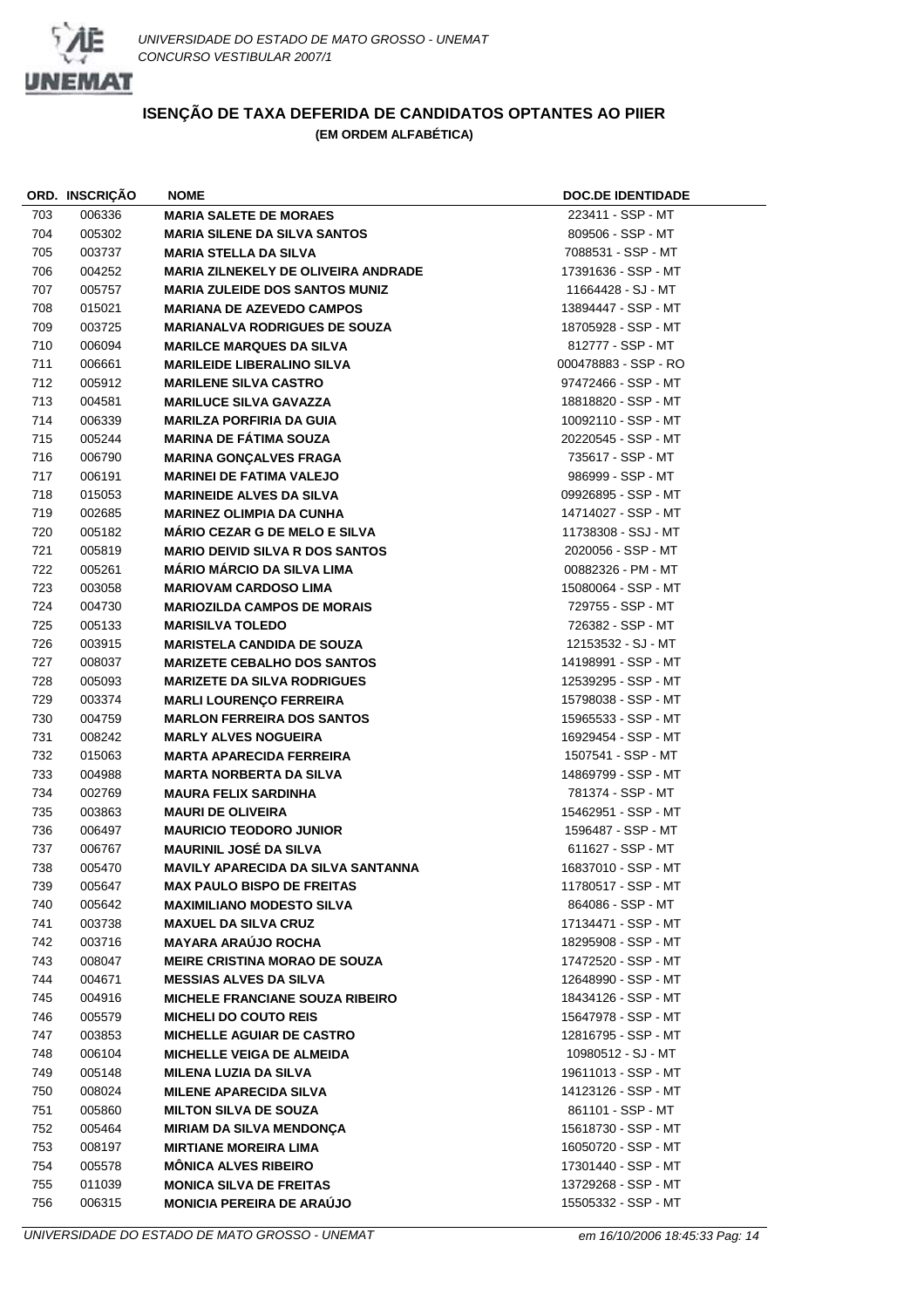

|     | ORD. INSCRIÇÃO | <b>NOME</b>                              | <b>DOC.DE IDENTIDADE</b> |
|-----|----------------|------------------------------------------|--------------------------|
| 757 | 008020         | <b>MONISE DE MATOS</b>                   | 17441161 - SSP - MT      |
| 758 | 005543         | <b>NADIR ROCHA PARA</b>                  | 930522 - SSP - MT        |
| 759 | 006362         | <b>NAÍSA DA SILVA</b>                    | 18434770 - SSP - MT      |
| 760 | 008199         | NATIELEN REGINA FRANÇA DE ALMEIDA        | 16167058 - SSP - MT      |
| 761 | 005694         | <b>NAUDETE DE SOUZA</b>                  | 08897794 - SSP - MT      |
| 762 | 006294         | <b>NEIDE AMADA DA SILVA</b>              | 730300 - SSP - MT        |
| 763 | 003778         | <b>NEILA DOS SANTOS SOUZA</b>            | 610188 - SSP - MT        |
| 764 | 004121         | <b>NEILHA FRANCISCO SILVA</b>            | 555905 - MT              |
| 765 | 002605         | NEIRY SORREIÇÃO DA COSTA OLIVEIRA        | 17145562 - SSP - MT      |
| 766 | 008218         | <b>NEIZE DUARTE ARDAIA</b>               | 15545954 - SSP - MT      |
| 767 | 006627         | <b>NEUZA DA CRUZ ROCHA</b>               | 07356056 - SSP - MT      |
| 768 | 002737         | <b>NEUZA FERREIRA DOS SANTOS</b>         | 11882387 - SSP - MT      |
| 769 | 005511         | <b>NEUZA MARIA DA SILVA MORAES</b>       | 16892216 - SSP - MT      |
| 770 | 002551         | <b>NEUZIRIA DA ROCHA MENDES</b>          | 20653441 - SSP - MT      |
| 771 | 005031         | <b>NEVYTON ANTONIO DE CARVALHO</b>       | 15668339 - SSP - MT      |
| 772 | 006589         | <b>NEZIELE APARECIDA RODRIGUES PRADO</b> |                          |
| 773 | 005134         | <b>NILDO MASSANI</b>                     | 933049 - SSP - MT        |
| 774 | 006568         | NILMA APARECIDA DA SILVA                 | 13007904 - SSP - MT      |
| 775 | 003191         | <b>NILVA CAETANO CHAVES</b>              | 16342550 - SSP - MT      |
| 776 | 006776         | NILVA SANTOS DO CARMO ZANETE             | 15733483 - SSP - MT      |
| 777 | 006786         | NILVANETE MENDES DE OLIVEIRA             | 19016093 - SSP - MT      |
| 778 | 004609         | <b>NILZA ALMEIDA</b>                     | 14321068 - SSP - MT      |
| 779 | 005644         | NIUARA JÉSSICA ARTIAGA SILVA             | 19912226 - SSP - MT      |
| 780 | 005035         | <b>ODAIR DAS NEVES SILVA</b>             | 11654007 - SJ - MT       |
| 781 | 006299         | ODENILZA CONCEIÇÃO DE ARRUDA             | 18621023 - SSP - MT      |
| 782 | 005172         | <b>ODETHE FERREIRA DE OLIVEIRA</b>       | 14156474 - SSP - MT      |
| 783 | 005298         | <b>ODINEI NERES ANUNCIAÇÃO</b>           | 10530118 - SJ - MT       |
| 784 | 008033         | OELSON JOSÉ DA SILVA                     | 17480892 - SSP - MT      |
| 785 | 004390         | ORIVALDO DIVINO CAMPOS DA CONCEIÇÃO      | 912747 - SSP - MT        |
| 786 | 003260         | <b>OSEIAS DOS SANTOS BELARMINO</b>       | 15461882 - SSP - MT      |
| 787 | 006374         | <b>OSVALDO DE SOUZA FRANÇA</b>           | 865357 - SSP - MT        |
| 788 | 004580         | <b>OSVALDO SANTANA DA COSTA</b>          | 14952874 - SSP - MT      |
| 789 | 011035         | <b>PABLO AUGUSTO ALVES DA CRUZ</b>       | 350755644 - SSP - SP     |
| 790 | 002834         | PATRICIA APARECIDA DA SILVA              | MG4582637 - SSP - MG     |
| 791 | 004316         | PATRICIA CRISTINA DA SILVA               | 17602769 - SSP - MT      |
| 792 | 003788         | <b>PATRICIA DE JESUS SILVA</b>           |                          |
| 793 |                | PATRÍCIA FERREIRA DUARTE                 | 15339670 - SSP - MT      |
|     | 005739         | <b>PATRICIA GOMES DE A CASTRILLON</b>    | 13585517 - SSP - MT      |
| 794 | 005300         |                                          | 14353253 - SSP - MT      |
| 795 | 005916         | <b>PATRICIA LUCIANE SILVA SANTOS</b>     | 13487159 - SSP - MT      |
| 796 | 004588         | PATRICIA MARIA DA SILVA                  | 16500105 - SSP - MT      |
| 797 | 015050         | PATRICIA MARTINS DANTAS                  | 18131077 - SSP - MT      |
| 798 | 002932         | <b>PATRICIA WELKE BARBOSA COSTA</b>      | 08758085 - SSP - MT      |
| 799 | 004651         | <b>PAULINO MAMEDES PEREIRA GARCIA</b>    | 985353 - SSP - MT        |
| 800 | 004789         | <b>PAULO CESAR DE SOUZA</b>              | 946349 - SSP - MT        |
| 801 | 008248         | <b>PAULO CESAR RAMOS DE JESUS</b>        | 15220060 - SSP - MT      |
| 802 | 004602         | <b>PAULO HENRIQUE DA SILVA</b>           | 14225263 - SSP - MT      |
| 803 | 003780         | <b>PAULO ROBERTO DE OLIVEIRA</b>         | 13623575 - SSP - MT      |
| 804 | 006756         | <b>PAULO RONEY CRISTO</b>                | 09107185 - SSP - MT      |
| 805 | 006145         | PEDRO HURTADO GARCIA                     | 18489826 - SSP - MT      |
| 806 | 005448         | PEDRO PAULO CARLINO                      | 14109778 - SSP - MT      |
| 807 | 008134         | PEDRO PAULO DE ARRUDA                    | 13813269 - SSP - MT      |
| 808 | 002854         | <b>POLIANA FLEDERICO DOS SANTOS</b>      | 18874541 - SSP - MT      |
| 809 | 006474         | <b>PRISCILA DA C R DE SOUZA CAMPOS</b>   | 18622550 - SSP - MT      |
| 810 | 006391         | <b>PRUDENCIO CHARMO LEITE</b>            | 12326160 - SJ - MT       |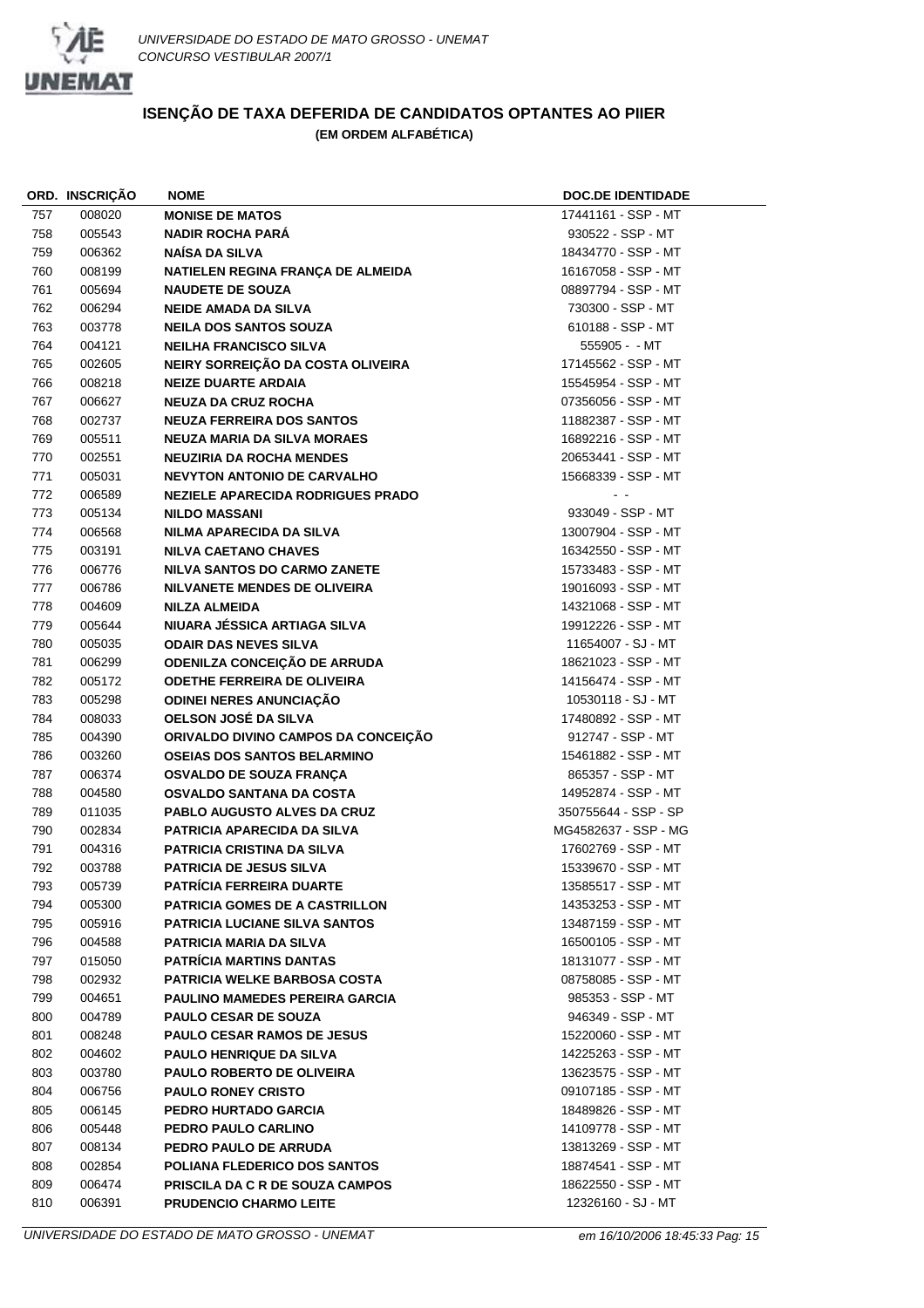

|     | ORD. INSCRIÇAO | <b>NOME</b>                              | <b>DOC.DE IDENTIDADE</b> |
|-----|----------------|------------------------------------------|--------------------------|
| 811 | 005314         | <b>RACHEL DE CARVALHO NEVES</b>          | 14562480 - SSP - MT      |
| 812 | 002848         | RAELMA OLIVEIRA PAES LEAL                | 13556339 - SSP - MT      |
| 813 | 004249         | <b>RAFAEL AMORIM OLIVEIRA</b>            | 367979603 - SSP - SP     |
| 814 | 004412         | RAFAEL DA SILVA PEREIRA                  | 17455286 - SSP - MT      |
| 815 | 005399         | <b>RAFAEL GARCIA</b>                     | 14099845 - SSP - MT      |
| 816 | 002596         | RAFAELA DE LAURA SANTOS OLIVEIRA         | 18391087 - SSP - MT      |
| 817 | 005209         | <b>RAIMUNDA LUZIA DOS SANTOS</b>         | 575974 - SSP - MT        |
| 818 | 004310         | <b>RAQUEL CARDOSO DE SOUZA</b>           | 15887324 - SSP - MT      |
| 819 | 002716         | <b>RAQUEL PEREIRA DOS SANTOS</b>         | 14784858 - SSP - MT      |
| 820 | 006116         | <b>REGIANE PONHÉ RUFINO</b>              | 17804248 - SSP - MT      |
| 821 | 006443         | <b>REGINA APARECIDA DOS SANTOS SILVA</b> | 18589391 - SSP - MT      |
| 822 | 005948         | <b>REGINA ARAÚJO DE SOUZA</b>            | 14607468 - SSP - MT      |
| 823 | 002948         | <b>REGINALDO RUEDA</b>                   | 10931260 - SJ - MT       |
| 824 | 005681         | <b>REGINALE DE ASSUNPÇÃO</b>             | 17084776 - SSP - MT      |
| 825 | 005600         | <b>REINALDO FARIAS PEREIRA</b>           | 16092600 - SSP - MT      |
| 826 | 006664         | <b>REINALDO LEITE PONHE</b>              | 18049842 - SSP - MT      |
| 827 | 015055         | <b>REINALDO PEREIRA DE SOUZA</b>         | 12821322 - SSP - MT      |
| 828 | 005629         | <b>REMOALDA JOANA DE CASTRO</b>          | 281092 - SSP - MT        |
| 829 | 003215         | <b>RENATA CRECENÇO RODRIGUES</b>         |                          |
| 830 | 008101         | <b>RENATA MARCELA SOUZA SIGARINI</b>     | 17943590 - SSP - MT      |
| 831 | 002863         | <b>RENATO MARIANO PORTO</b>              | 4503754 - DGPC - GO      |
| 832 | 005574         | <b>RÉNICA FABIAN DOMINGOS BESSA</b>      | MG14066704 - SSP - MT    |
| 833 | 005755         | <b>RENILDA ARTIAGA MOTA</b>              | 9826800020 - - MT        |
|     |                | RICARDO ANTONIO DA FREIRIA SOUZA         | 197773606 - SSP - SP     |
| 834 | 004513         |                                          |                          |
| 835 | 015014         | <b>RICARDO VALENTINA DE FREITAS</b>      | 15681025 - SSP - MT      |
| 836 | 006057         | <b>RICHER PAIVA CARVALHO</b>             | 17978904 - SSP - MT      |
| 837 | 005937         | ROBERT KARUZZ DE SOUZA FAUSTINO          | 15318818 - SSP - MT      |
| 838 | 005980         | ROBERTO KELLER DE SOUZA                  | 11599332 - SSP - MT      |
| 839 | 005116         | <b>ROBSON ADRIANO MESSIAS</b>            | 11185813 - SSP - MT      |
| 840 | 003765         | <b>ROBSON DE SOUZA FERREIRA</b>          | 13245996 - SSP - MT      |
| 841 | 004790         | <b>ROBSON NUNES MARINHO</b>              | 14898977 - SSP - MT      |
| 842 | 002775         | <b>ROBSON TORRES DE MOURA</b>            | 155009157 - SSP - MT     |
| 843 | 005308         | <b>RODNEY MARQUES SILVA</b>              | 06815871 - SSP - MT      |
| 844 | 005748         | <b>RODRIGO DE CAMPOS ARRUDA</b>          | 17859417 - SSP - MT      |
| 845 | 005941         | <b>RODRIGO DOS SANTOS FERREIRA</b>       | 17905443 - SSP - MT      |
| 846 | 006073         | RODRIGO MIRANDA TEIXEIRA                 | 17604770 - SSP - MT      |
| 847 | 004305         | <b>ROGERIO CLEMENTE DE SOUZA</b>         | 08055270 - SSP - MT      |
| 848 | 005110         | ROGÉRIO DE ALMEIDA ESPINOSA              | 17103274 - SSP - MT      |
| 849 | 006172         | ROGÉRIO JOSÉ DE SOUZA                    | 13796968 - SSP - MT      |
| 850 | 002973         | <b>ROGERIO SCHEFFER</b>                  | 16210689 - SSP - MT      |
| 851 | 004830         | <b>ROMILDA RAMIRES MAGALHÃES</b>         | 644801 - SSP - MT        |
| 852 | 005526         | <b>ROMILDO DA COSTA SILVA</b>            | 15462005 - SSP - MT      |
| 853 | 002693         | RONALDO ALEXANDRE DA SILVA SANTOS        | 15600769 - SSP - MT      |
| 854 | 003982         | <b>RONI DE SOUZA</b>                     | 86205416 - SSP - PR      |
| 855 | 005398         | <b>RONILSON SANTANA DE JESUS MOTTA</b>   | 13932039 - SSP - MT      |
| 856 | 008387         | RONNIE VON MARQUES DE ARRUDA             | 858563 - SSP - MT        |
| 857 | 006462         | ROOSEVELT DA SILVA                       | 10472452 - SSP - MT      |
| 858 | 005561         | ROSA AUGUSTA DA SILVA                    | 17824710 - SSP - MT      |
| 859 | 004141         | ROSA MARIA PINHEIRO DA SILVA GOUVEIA     | 2252968 - SEGUP - PA     |
| 860 | 015054         | <b>ROSA RODRIGUES PORTO NASCIMENTO</b>   | 11107251 - SSP - MT      |
| 861 | 006691         | <b>ROSALIA MARIA RODRIGUES</b>           | 14488590 - SSP - MT      |
| 862 | 006354         | <b>ROSALINO DA SILVA</b>                 | 800385 - SSP - MT        |
| 863 | 008204         | <b>ROSANE MASJIONE FERREIRA</b>          | 18417221 - SSP - MT      |
| 864 | 004701         | <b>ROSANGELA DA GUIA LEMES</b>           | 507115 - SSP - MT        |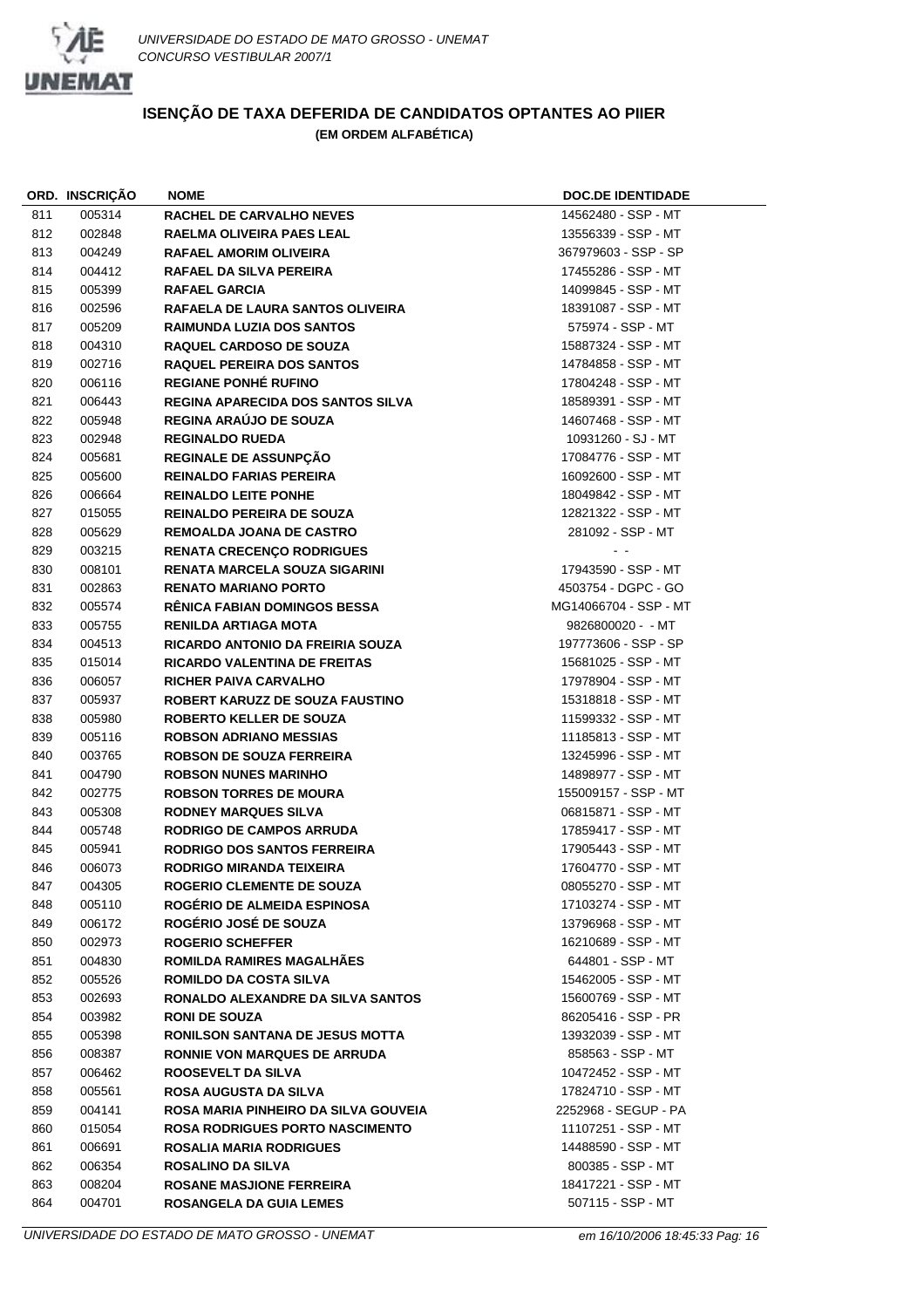

|     | ORD. INSCRIÇAO | <b>NOME</b>                          | <b>DOC.DE IDENTIDADE</b> |
|-----|----------------|--------------------------------------|--------------------------|
| 865 | 005765         | ROSANGELA DA SILVA                   | 17824753 - SSP - MT      |
| 866 | 004953         | <b>ROSANGELA DA SILVA FERNANDES</b>  | 14180073 - SSP - MT      |
| 867 | 006554         | ROSANGELA MARIA DA SILVA FERREIRA    | 14225344 - SSP - MT      |
| 868 | 003120         | <b>ROSANGELA MORAES SILVA</b>        | 16290747 - SSP - MT      |
| 869 | 002845         | <b>ROSARIA DE ARAUJO NUNES</b>       | 991316 - SSP - MT        |
| 870 | 015052         | ROSELANE ROSA DA SILVA               | 12286354 - SSP - MT      |
| 871 | 005127         | <b>ROSELY MARIA DA SILVA ALVES</b>   | 12529818 - SSP - MT      |
| 872 | 005728         | ROSENI INÁCIO PEREIRA FRANCISCO      | 18623590 - SSP - MT      |
| 873 | 005074         | <b>ROSENIL RODRIGUES RAMOS</b>       | 14102293 - SSP - MT      |
| 874 | 006242         | <b>ROSIANE CEBALHO</b>               | 18822096 - SSP - MT      |
| 875 | 004260         | <b>ROSIANE DA SILVA BARROS</b>       | 13158597 - SSP - MT      |
| 876 | 002536         | <b>ROSIANE DOS REIS CARVALHOS</b>    | 18992420 - SSP - MT      |
| 877 | 003924         | ROSICLÉIA DA COSTA LEITE             | 13086430 - SSP - MT      |
| 878 | 006316         | <b>ROSILANE DA SILVA LAINE</b>       | 16655885 - SSP - MT      |
| 879 | 003709         | <b>ROSILENE DA COSTA SOUZA</b>       | 16878825 - SSP - MT      |
| 880 | 004271         | <b>ROSILENE DE SOUZA</b>             | 17233445 - SSP - MT      |
| 881 | 004861         | <b>ROSILENE MACEDO DA SILVA</b>      | 18821456 - SSP - MT      |
| 882 | 005952         | <b>ROSIMAR GONCALVES DA SILVA</b>    | 15311325 - SSP - MT      |
| 883 | 005477         | <b>ROSIMARA DOS SANTOS</b>           | 19611234 - SSP - MT      |
| 884 | 003197         | <b>ROSIMERY DA SILVA TIMÓTEO</b>     | 16773209 - SSP - MT      |
| 885 | 006142         | ROSINALDO DA SILVA AMANCIO           | 139879715 - SSP - MT     |
| 886 | 006737         | <b>ROSINEIA DE CARVALHO NEVES</b>    | 14563312 - SSP - MT      |
| 887 | 004293         | <b>ROSINEIRE MARIA DOS SANTOS</b>    | 14346095 - SSP - MT      |
| 888 | 006623         | <b>ROSINETE DA SILVA AMANCIO</b>     | 14163365 - SSP - MT      |
| 889 | 006225         | <b>ROSIVALDO FERREIRA MENDES</b>     | 14442574 - SSP - MT      |
| 890 | 008131         | <b>ROSYANE REIS LOURENÇO</b>         | 17275776 - SSP - MT      |
| 891 | 004589         | ROZELI GULBERTO DA SILVA             | 13942077 - SSP - MT      |
| 892 | 002644         | <b>RUBENEI DA COSTA</b>              | 12507326 - SSP - MT      |
| 893 | 004993         | RUMMENIGGE DE FRANÇA ASSUNÇÃO        | 16181026 - SSP - MT      |
| 894 | 005724         | <b>SALETE SANTOS DE ALENCAR</b>      | 19768427 - SSP - MT      |
| 895 | 004593         | SÂMIA TRINDADE LERO                  | 16892500 - SSP - MT      |
| 896 | 005726         | SANDOVAL ALMEIDA CAMILO FILHO        | 11216395 - SJ - MT       |
| 897 | 006220         | SANDRA DA COSTA ANTÓNIO              | 18623395 - SSP - MT      |
| 898 | 004662         | <b>SANDRA DE CAMPOS SILVA BORGES</b> | 0938375342 - MEX - MS    |
| 899 | 004113         | <b>SANDRA DOS SANTOS SANTANA</b>     | 15248771 - SSP - MT      |
| 900 | 006022         | <b>SANDRA MENDES DA SILVA</b>        | 15318303 - SSP - MT      |
| 901 | 004574         | <b>SANDRA OLIVEIRA DE JESUS</b>      | M8223272 - SSP - MG      |
| 902 | 006114         | <b>SANDRA REGINA DE CARVALHO</b>     | 883888 - SSP - MT        |
| 903 | 003914         | <b>SARINE QUERINO MARIA</b>          | 18138772 - SSP - MT      |
| 904 | 006644         | <b>SEBASTIANA DA SILVA RAMOS</b>     | 16429559 - SJSP - MT     |
| 905 | 008213         | <b>SEILA PAULA DE SOUZA</b>          | 930521 - SSP - MT        |
| 906 | 005905         | <b>SELMA DA SILVA TEIXEIRA</b>       | 11654619 - SJ - MT       |
| 907 | 006504         | <b>SELMA GONÇALVES FILHO</b>         | 14775425 - SSP - MT      |
| 908 | 004733         | <b>SELMA MENDES DE SOUSA</b>         | 11823453 - SJ - MT       |
| 909 | 004939         | <b>SERGIO BATISTA COSTA</b>          | 001511919 - SSP - MT     |
| 910 | 002962         | SÉRGIO JACINTO DA SILVA              | 917910 - SSP - MT        |
| 911 | 011037         | <b>SERGIO MARQUES</b>                | 35875 - FUNAI - MS       |
| 912 | 004228         | SIDINEI FERNANDES DA SILVA           | 10154752 - SSP - MT      |
| 913 | 008159         | SILVANA CANAPE DE OLIVEIRA           |                          |
| 914 | 002983         | SILVANA DA SILVA                     | 16615476 - SSP - MT      |
| 915 | 004720         | SILVANA SALES DA SILVA               | 09893865 - SSP - MT      |
| 916 | 005123         | SILVANI DA GUIA FERREIRA             | 15578402 - SSP - MT      |
| 917 | 006561         | SILVANO APARECIDO DE OLIVEIRA CRUZ   | 15173445 - SSP - MT      |
| 918 | 003925         | SILVIA PEREIRA DA SILVA              | 14478021 - - MT          |
|     |                |                                      |                          |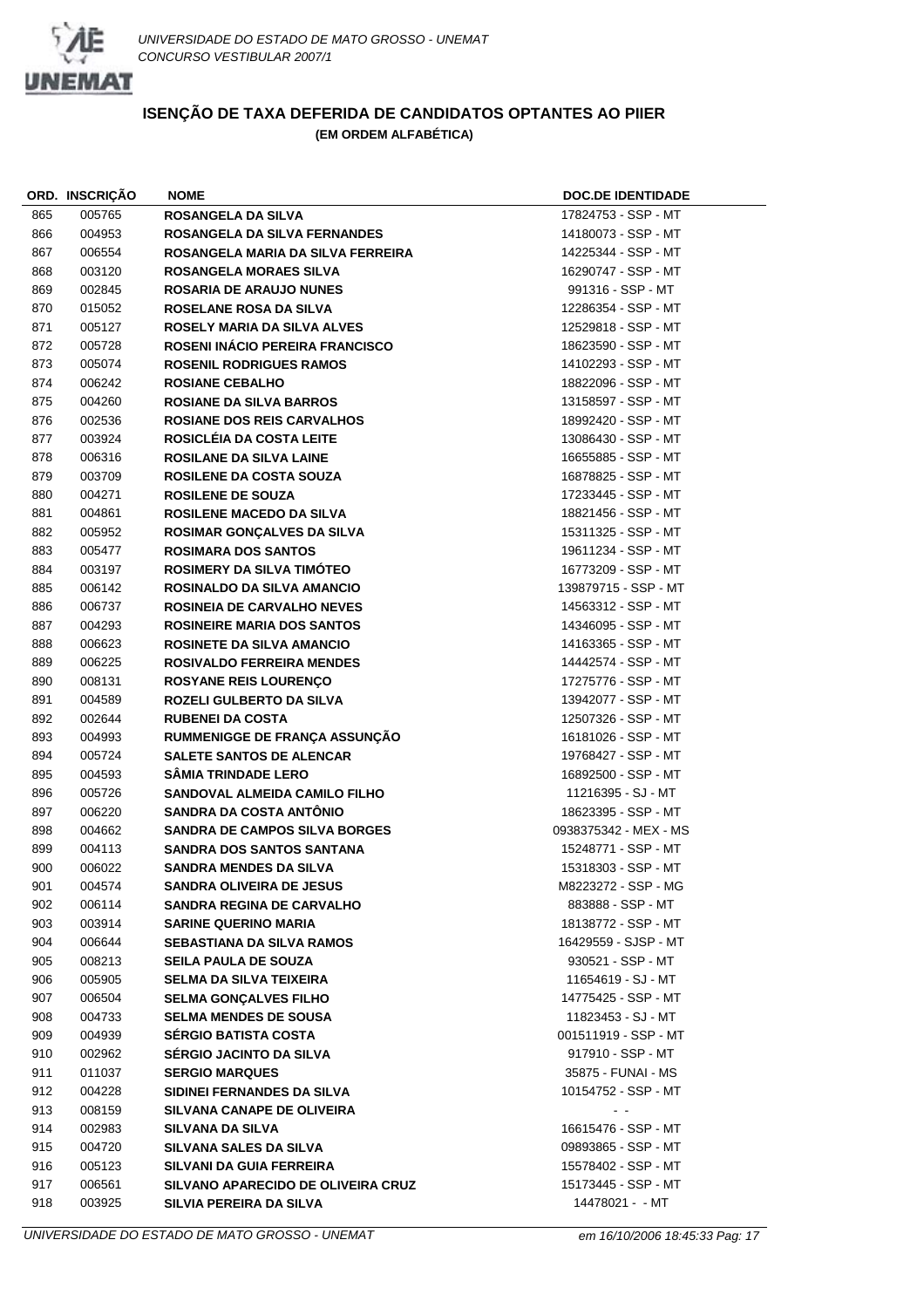

|     | ORD. INSCRIÇÃO | <b>NOME</b>                               | <b>DOC.DE IDENTIDADE</b> |
|-----|----------------|-------------------------------------------|--------------------------|
| 919 | 005384         | <b>SILVIANE DA SILVA RODRIGUES</b>        | 15479790 - SSP - MT      |
| 920 | 005374         | <b>SILVIO DA SILVA</b>                    | 18829279 - SSP - MT      |
| 921 | 005475         | <b>SILVIO SANTANA MENEZES</b>             | 14102730 - SSP - MT      |
| 922 | 004604         | SIMONE APARECIDA RODRIGUÊS BARBOSA        | 17128072 - SSP - MT      |
| 923 | 008389         | <b>SIMONE CRISTINE DE OLIVEIRA</b>        | 11253940 - SPJ - MT      |
| 924 | 005991         | <b>SIMONE DO NASCIMENTO NUNES</b>         | 18596189 - SSP - MT      |
| 925 | 005200         | <b>SIMONE FEITOSA DA SILVA</b>            | 20320736 - SSP - MT      |
| 926 | 008201         | <b>SIMONE SILVA DO NASCIMENTO</b>         | 19305885 - SSP - MT      |
| 927 | 003163         | <b>SIRLEI APARECIDA MOREIRA NERES</b>     | 501251 - SSP - MT        |
| 928 | 005848         | <b>SIRLEIDE RODRIGUES GOMES</b>           | 14656140 - SSP - MT      |
| 929 | 004606         | SIRLENE DA SILVA BARBOSA                  | 17371830 - SSP - MT      |
| 930 | 003135         | <b>SIRLENE DE JESUS ALMEIDA</b>           | 16549848 - -             |
| 931 | 004427         | <b>SIRLENE MARIA BISPO</b>                | 790340 - SSP - MT        |
| 932 | 002735         | SIRLENE NUNES DE ARAÚJO                   | 14483238 - SSP - MT      |
| 933 | 002747         | <b>SIRLENE RODRIGUES COSTA</b>            | 13437984 - SSP - MT      |
| 934 | 005305         | SOLANGE SOLIS DA SILVA FERREIRA           | 14171171 - SSP - MT      |
| 935 | 005242         | SONIA MARIA DA SILVA                      | 10590757 - SSP - MT      |
| 936 | 005820         | <b>SUELEN CAROLINE DA SILVA</b>           | 20237197 - SSP - MT      |
| 937 | 005551         | <b>SUELEN SILVA DE SOUZA</b>              | 17616930 - -             |
| 938 | 005153         | <b>SUELI BATISTA DA ROSA</b>              | 358199 - SSP - RO        |
| 939 | 003088         | SUELI DE FÁTIMA R SILVA OLIVEIRA          | 16720962 - SJ - MT       |
| 940 | 003499         | <b>SUELI DOS SANTOS</b>                   | 929413 - SSP - MT        |
| 941 | 006359         | <b>SUELI MARTINS CARDOZO</b>              | 921194 - SSP - MT        |
| 942 | 003625         | SUZAMAR DA SILVA SIQUEIRA NOGUEIRA        | 15007979 - SSP - MT      |
| 943 | 005077         | <b>SUZANA VILMA DE JESUS</b>              | 18921000 - SSP - MT      |
| 944 | 005247         | <b>SUZIELEN APARECIDA C MARTINS</b>       | 16491211 - SSP - MT      |
| 945 | 002906         | <b>SUZILAINE DAS GRAÇAS BASTO</b>         | 4124591 - DGPC - GO      |
| 946 | 008235         | SUZILENE APARECIDA DA SILVA               | 735599 - SSP - MT        |
| 947 | 006695         | TAISA APARECIDA ZATTAR                    | 14198339 - SSP - MT      |
| 948 | 005732         | <b>TALITA RODRIGUES LEITE</b>             | 419123 - SSP - MT        |
| 949 | 002684         | <b>TAMIRES CRISTINA RAMPAZZO</b>          | 18209920 - SSP - MT      |
| 950 | 004611         | <b>TANIA DE FATIMA OLIVEIRA</b>           | 14225670 - SSP - MT      |
| 951 | 004749         | TÂNIA MARA NOGUEIRA                       | 13106600 - SSP - MT      |
| 952 | 006383         | <b>TASSIANE APARECIDA MORAES PASSOS</b>   | 18619347 - SSP - MT      |
| 953 | 003786         | <b>TATIANA DE ARAUJO PINTO</b>            | 17458900 - SSP - MT      |
| 954 | 002687         | <b>TATIANA DOS SANTOS DA SILVA</b>        | 10143890 - SJ - MT       |
| 955 | 005613         | <b>TATIANE CAMPOS</b>                     | 16124006 - SSP - MT      |
| 956 | 004970         | <b>TATIANE DOS PASSOS ARAUJO</b>          | 15406164 - SSP - MT      |
| 957 | 006282         | <b>TATIANE MARTINS ASSIS</b>              | 20199406 - SSP - MT      |
| 958 | 005307         | <b>TATIANE SANTOS SOUZA</b>               | 18492673 - SSP - MT      |
| 959 | 015060         | <b>TATIANY MARQUES DE OLIVEIRA</b>        | 19444125 - SSP - MT      |
| 960 | 008186         | <b>TATIELE SILVA LEAL</b>                 | 17404800 - SSP - MT      |
| 961 | 006502         | <b>TELMA RAMOS SIMÃO</b>                  | 14703947 - SSP - MT      |
| 962 | 005590         | <b>TEODOMIRO GONCALVES SERAPIÃO FILHO</b> | 20075251 - SSP - MT      |
| 963 | 003987         | <b>TERESA DE OLIVEIRA BESERRA</b>         | 12753173 - SSP - MT      |
| 964 | 004262         | <b>TEREZA MARIA SANTOS</b>                | 788619 - -               |
| 965 | 006186         | TEREZINHA DA SILVA OLIVEIRA               | 14869837 - SSP - MT      |
| 966 | 004126         | TEREZINHA DAVILA CORTEZ MACHADO           | 920137 - SSP - MT        |
| 967 | 005885         | THATIANE MARIA ALMEIDA DE SOUZA           | 12875384 - SSP - MT      |
| 968 | 005360         | THAYARA FARIA OLIVEIRA                    | 18667147 - SSP - MT      |
| 969 | 003212         | THIAGO ANTONIO FERREIRA RIBEIRO           | 16106970 - SSP - MT      |
| 970 | 009002         | THIAGO MACEDO PINHEIRO DE LEMOS           | 4486410 - DGPC - GO      |
| 971 | 004526         | <b>TIAGO VELOSO DE MOURA</b>              | 17505895 - SSP - MT      |
| 972 | 004735         | <b>TIANE SILVA LEMES</b>                  | 15887987 - SSP - MT      |
|     |                |                                           |                          |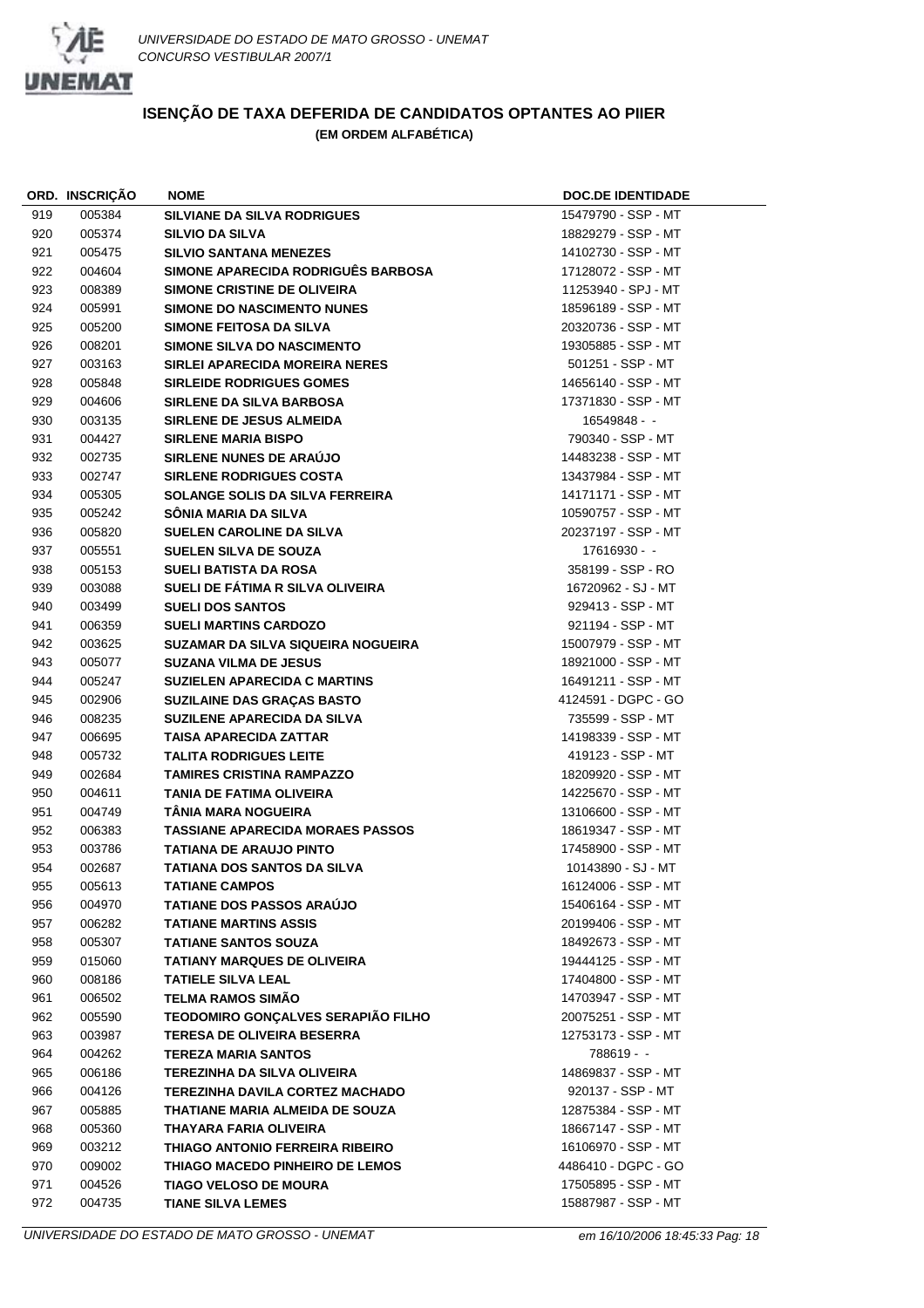

|              | ORD. INSCRIÇÃO | <b>NOME</b>                            | <b>DOC.DE IDENTIDADE</b> |
|--------------|----------------|----------------------------------------|--------------------------|
| 973          | 004309         | <b>TUIRA RODRIGUES</b>                 | 350755620 - SSP - SP     |
| 974          | 005081         | TULIO CEZAR MORAES DA SILVA FARIAS     | 11401672 - SSP - MT      |
| 975          | 005871         | <b>VAGNER LUIZ M DE SOUZA</b>          | 14378140 - SSP - MT      |
| 976          | 005277         | <b>VAGNER MARCIO DA SILVA</b>          | 16291581 - SSP - MT      |
| 977          | 005420         | <b>VALDEMIR DA CRUZ CAMPOS</b>         | 13053230 - SSP - MT      |
| 978          | 006263         | <b>VALDEMIR DA SILVA BATISTA</b>       | 11999446 - SSP - MT      |
| 979          | 004292         | <b>VALDENIR DOS SANTOS</b>             | 225965 - SSP - MT        |
| 980          | 008219         | <b>VALDENIRA FIRMINO MARIANO</b>       | 10351744 - SJ - MT       |
| 981          | 005803         | <b>VALDETE PEREIRA RIBEIRO</b>         | 14488728 - SSP - MT      |
| 982          | 004986         | <b>VALDILÉA NASCIMENTO DA SILVA</b>    | 16997247 - SSP - MT      |
| 983          | 004968         | <b>VALDINEIA DE SOUZA MIRANDA</b>      | 722877 - SSP - RO        |
| 984          | 004627         | <b>VALDINEIA LEITE DE CAMPOS</b>       | 1182897 - SJ - MT        |
| 985          | 002746         | <b>VALDINÉIA OLIVEIRA FIGUEIRA</b>     | 10885480 - SSP - MT      |
| 986          | 006725         | <b>VALDIR RICARDO FRANCISCO</b>        | 10565159 - SSP - MT      |
| 987          | 004324         | VALDIVINA APARECIDA LOURENÇO           | 962446 - SSP - MT        |
| 988          | 004399         | <b>VALDO ROBERTO PONHES</b>            | 14588439 - SSP - MT      |
| 989          | 005637         | <b>VALÉRIA ORTIZ DE BRITO</b>          | 14488620 - SSP - MT      |
| 990          | 006662         | <b>VALÉRIA SANTOS DA COSTA</b>         | 18495982 - SSP - MT      |
| 991          | 005228         | <b>VALMIR DE SOUZA MACIEL</b>          | 12801593 - SSP - MT      |
| 992          | 004551         | <b>VALTAIR MARQUES DE FREITAS NETO</b> | 17852366 - SSP - MT      |
| 993          | 005121         | <b>VANDERLEI MENDES DA SILVA</b>       | 17646243 - SSP - MT      |
| 994          | 005062         | <b>VANDERLEIA BATISTA PEREIRA</b>      | 14689406 - SSP - MG      |
| 995          | 004706         | <b>VANDERLEIA CUIABANO DA SILVA</b>    | 17105005 - SSP - MT      |
| 996          | 002591         | <b>VANDERLEIA DE SOUZA</b>             | 13160141 - SSP - MT      |
| 997          | 004872         | <b>VANDERLUCIA DOLORES DA MOTA</b>     | 0938428547 - - MS        |
| 998          | 004229         | <b>VANDO PEREIRA DE LIMA</b>           | 12601942 - SSP - MT      |
| 999          | 005659         | <b>VANDUIR DA SILVA SOUZA</b>          | 17931720 - SSP - MT      |
| 1000         | 006182         | VANESSA FATIMA DOS SANTOS DA SILVA     | 14200465 - SSP - MT      |
| 1001         | 005823         | <b>VANESSA FERNANDES SALOME</b>        | 16123395 - SSP - MT      |
| 1002         | 002675         | <b>VANESSA LIDOINO</b>                 | 18937578 - SSP - MT      |
| 1003         | 006785         | VÂNIA LOURENÇA DE CAMPOS               | 14934884 - SSP - MT      |
| 1004         | 004947         | <b>VANICE FERREIRA DOS SANTOS</b>      | 15150593 - SSP - MT      |
| 1005         | 004812         | <b>VANILDA DE BARROS ARAÚJO</b>        | 10641653 - SSP - MT      |
| 1006         | 005849         | <b>VANILSON RODRIGUES GOMES</b>        | 20888007 - SSP - MT      |
| 1007         | 002609         | <b>VANUSA CRISTINA RODRIGUES</b>       | 15542670 - SSP - MT      |
| 1008         | 005389         | <b>VANUZA ORTIZ DE BRITO</b>           | 14963124 - SSP - AM      |
| 1009         | 008225         | <b>VERA LUCIA LEMES DA SILVA</b>       | 01106244 - SSP - MT      |
| 1010         | 008271         | <b>VERA LUCIA MARQUES DA CRUZ</b>      | 12186554 - SSP - MT      |
| 1011         | 006659         | <b>VERA LUCIA SIMÕES</b>               | 136391770 - SSP - MT     |
| 1012         | 004672         | <b>VICENTE RODRIGUES DOS SANTOS</b>    | 14607646 - SSP - MT      |
| 1013         | 008195         | <b>VICTOR JOSE PRADO SILVA</b>         | 11941979 - SJ - MT       |
| 1014         | 004659         | <b>VILMA APARECIDA RODRIGUES LEITE</b> | 1873984 - SSP - MT       |
| 1015         | 005246         | VILMA AUXILIADORA SILVA ESPIRITO SANTO | 15008517 - SSP - MT      |
| 1016         | 005730         | <b>VILMA DE OLIVEIRA</b>               | 995682 - SSP - MT        |
| 1017         | 008369         | <b>VILMA FERREIRA MENDES</b>           | 11225130 - SSP - MT      |
| 1018         | 003415         | <b>VILMAR DA SILVA LIMA</b>            | 1084593 - SSP - MT       |
|              | 005310         | VIVIANE PARREIRA DA SILVA              | 20328176 - SSP - MT      |
| 1019<br>1020 | 008230         | <b>WAGNER ALVES FERREIRA</b>           | 13802747 - SSP - MT      |
| 1021         | 005326         | <b>WAGNER DE SOUZA SILVA</b>           | 16875443 - SSP - MT      |
| 1022         | 008207         | <b>WAGNER OLIVEIRA BORGES</b>          | 14985268 - SSP - MT      |
| 1023         | 004845         | <b>WAGNER SILVA DE MORAES</b>          | 1427419 - SSP - MT       |
| 1024         |                | <b>WALDEMAR DE OLIVEIRA ALVES</b>      | 07220740 - SSP - MT      |
|              | 004015         |                                        |                          |
| 1025         | 004280         | <b>WALINE KATHIELLY SANTOS</b>         | 32826931 - SSP - SE      |
| 1026         | 005894         | <b>WALTER MARQUES LEITE</b>            | 289784 - SSP - MT        |